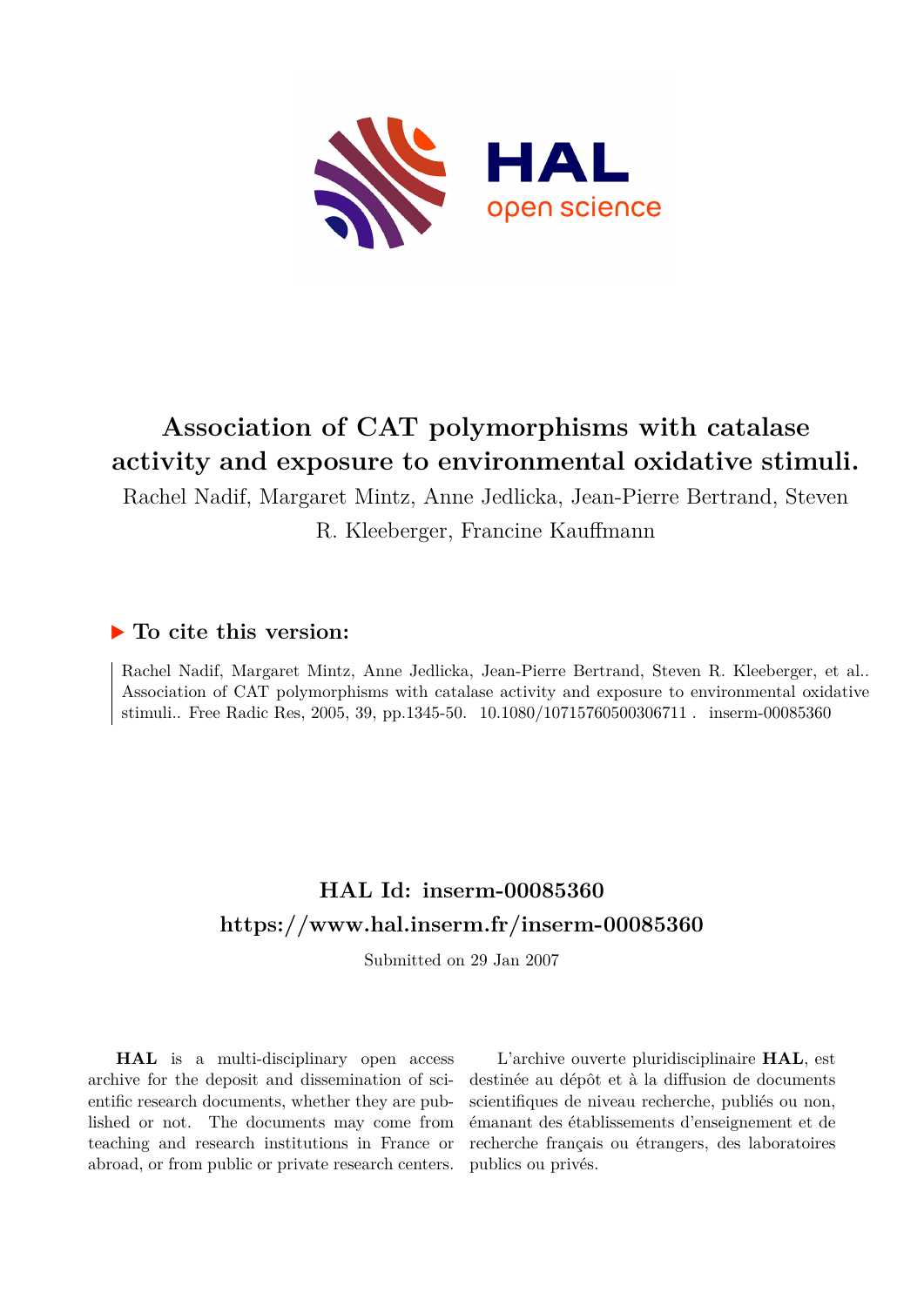

# **Association of** *CAT* **polymorphisms with catalase activity and**

## **exposure to environmental oxidative stimuli**

 $\mathsf{R}\mathsf{ACHEL}\ \mathsf{N}\mathsf{ADIF}^1, \mathsf{M}\mathsf{AR}\mathsf{G}\mathsf{ARET}\ \mathsf{MINTZ}^2, \mathsf{ANNE}\ \mathsf{IEDLICKA}^2, \mathsf{J}\mathsf{E}\mathsf{AN}\text{-}\mathsf{PIERRE}$ BERTRAND<sup>3</sup>, STEVEN R. KLEEBERGER<sup>2,4</sup>, FRANCINE KAUFFMANN<sup>1</sup>

<sup>1</sup> INSERM U472-IFR69, Villejuif, France

2 Bloomberg School of Public Health, Johns Hopkins University, Baltimore, MD USA

<sup>3</sup> Medical department, Lorraine Coal mine basin, HBL, Freyming- Merlebach, France

<sup>4</sup> Present affiliation: Laboratory of Respiratory Biology, National Institute of

Environmental Health Sciences, Research Triangle Park, NC USA

Word count: 2492 (main text).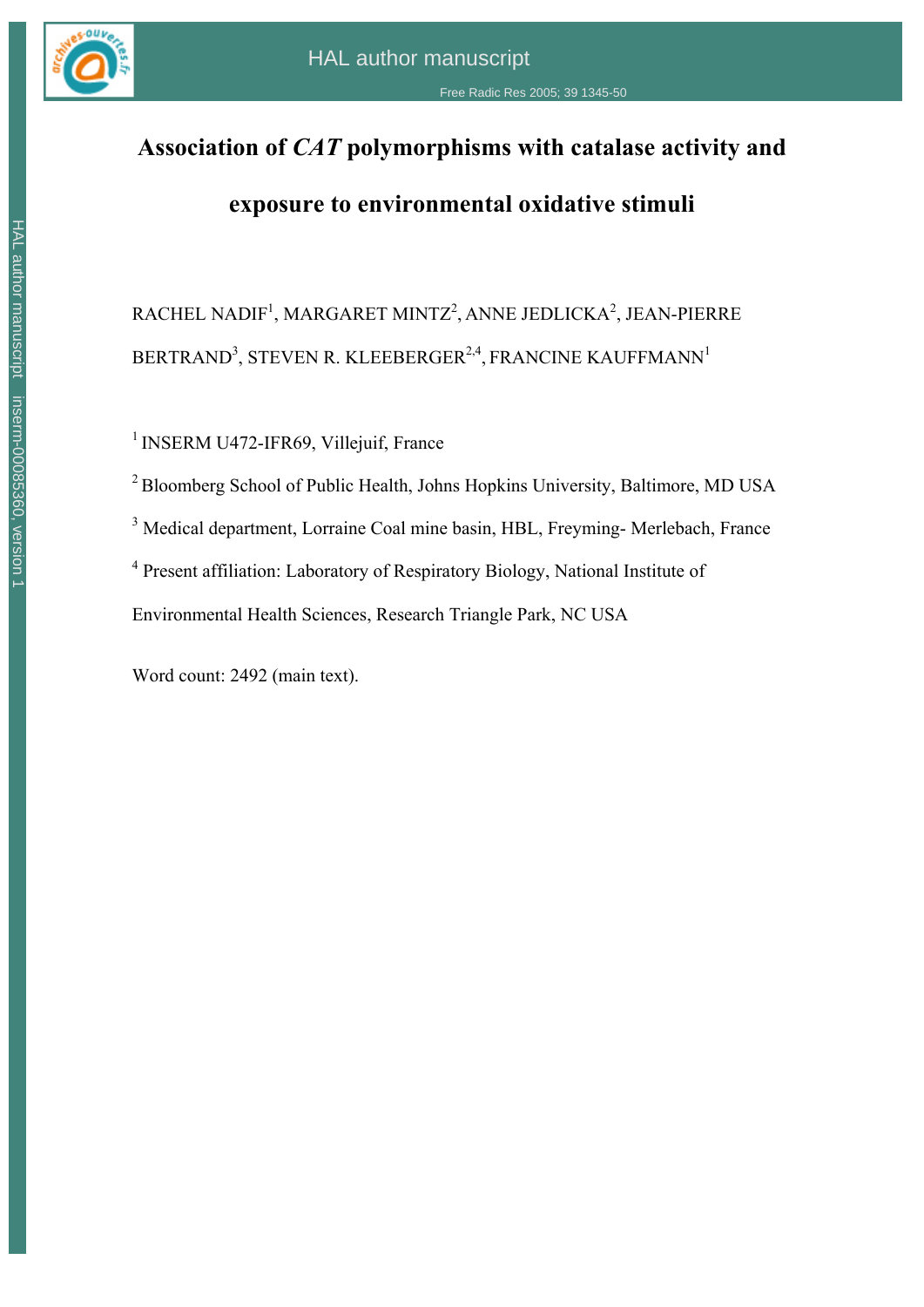We tested the hypotheses that catalase activity is modified by *CAT* single nucleotide polymorphisms (SNPs) (–262;–844), and by their interactions with oxidant exposures (coal dusts, smoking), lymphotoxin alpha (*LTA*, *Nco*I) and tumor necrosis factor (*TNF*, - 308) in 196 miners. Erythrocyte catalase, superoxide dismutase, and glutathione peroxidase activities were measured. The *CAT* –262 SNP was related to lower catalase activity (104, 87 and 72 k/g hemoglobin for CC, CT and TT respectively, p<0.0001). Regardless of *CAT* SNPs, the *LTA Nco*I but not the *TNF* –308 SNP was associated with catalase activity ( $p=0.04$  and  $p=0.8$ ). *CAT* –262 T carriers were less frequent in highly exposed miners (OR=0.39 [0.20 – 0.78], p=0.007). In *CAT* –262 T carriers only, catalase activity decreased with high dust exposure  $(p=0.01)$ . Haplotype analyses (combined *CAT* SNPs) confirm these results. Results show that *CAT* –262 and *LTA Nco*I SNPs, and interaction with coal dust exposure, influenced catalase activity.

**Keywords:** Catalase, polymorphism, coal dust, lymphotoxin, tumor necrosis factor, catalase by environment interaction.

Correspondence: Rachel Nadif, PhD, Institut National de la Santé et de la Recherche Médicale (INSERM), Epidémiologie et Biostatistique U472-IFR69, 16 avenue Paul Vaillant Couturier, 94807 Villejuif cedex, France. Phone: +33 1 45 59 51 89. Fax : +33 1 45 59 51 69. Email: nadif@vjf.inserm.fr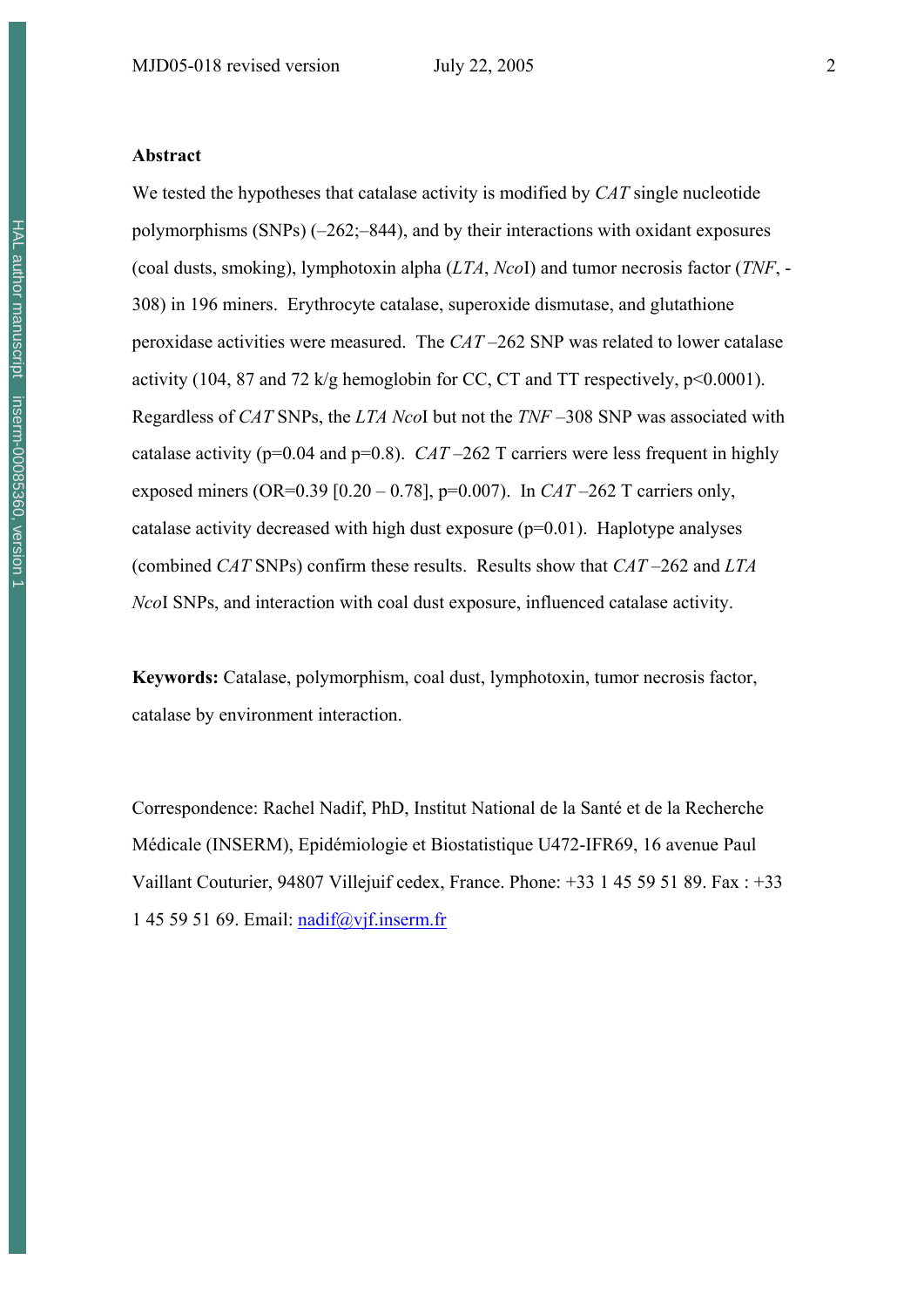#### **Introduction**

Interest in potential genetic variants in antioxidant pathways and disease progression has increased [1-7]. The first line of cellular defense against reactive oxygen species (ROS) is through superoxide dismutase (E.C.1.15.1.1, superoxide dismutase [Cu-Zn]) which produces hydrogen peroxide  $(H_2O_2)$  [4], and through catalase (E.C.1.11.1.6, catalase) and glutathione peroxidase (E.C.1.11.1.9, cellular glutathione peroxidase) which metabolize  $H_2O_2$  [8]. It has been demonstrated that erythrocyte catalase has an almost exclusive role in the removal of  $H_2O_2$  [9]. Associations with diabetes [10] and arsenic-induced hyperkeratosis [11] are consistent with a potential important role of *CAT* polymorphisms for late-onset diseases, in which direct (from environment) or indirect (from inflammatory cells) sources of oxidants could play a role. Studies on changes in homocysteine, lipid peroxidation and carbohydrate metabolism in families of catalase deficient patients [12,13] further support the potential role of *CAT* polymorphisms and catalase activity in the development of oxidative stress-mediated diseases. However, few studies have specifically investigated associations of *CAT* polymorphisms with diseases [14]; only one study has attempted to assign functional relevance of a *CAT* polymorphism with enzyme levels [15], and none of the studies considered simultaneously exposure to environmental oxidative stimuli.

Common environmental oxidative stimuli include air pollutants (i.e. ozone and particles) and tobacco smoke. Chronic inhalation of coal dusts produces ROS, indirectly from activated inflammatory cells such as macrophages and polymorphonuclear leucocytes, and directly from coal dusts themselves [16]. Exposure to coal mine dust particles also produces  $H_2O_2$  [16], and activity of erythrocyte catalase was increased in relation to coal dust exposure [17,18]. In a conceptual temporal sequence [19] from environment and genetic background towards disease, catalase activity may be an early pathological sign and low-level intermediate phenotype [20] of biological importance in the response to environmental oxidative stimuli. Oxidative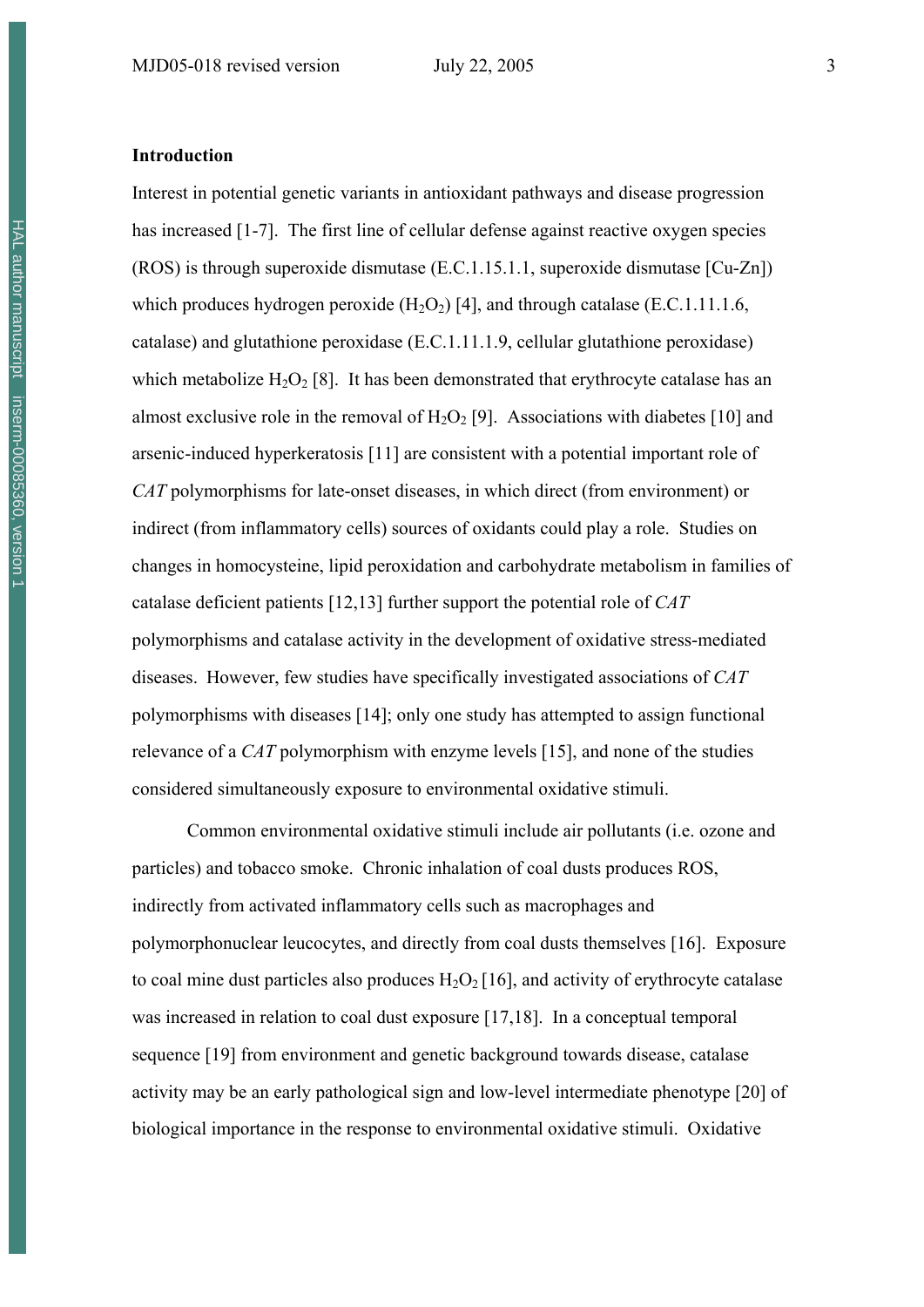stress is implicated in the aetiology of environmental and occupational chronic lung diseases in association with inflammation through upregulation of redox-sensitive transcription factors, and proinflammatory and antioxidant genes [21].

We previously found associations of single nucleotide polymorphism (SNP) in pro-inflammatory genes tumor necrosis factor (*TNF*) and lymphotoxin alpha (*LTA*) with erythrocyte catalase activity, and with disease prevalence in miners with low catalase activity, respectively [22]. In the present study, we tested the hypothesis that erythrocyte catalase activity is influenced by *CAT* SNPs (T-844C and C-262T) and by their interactions with oxidant exposures (coal dust and tobacco smoke). We also tested whether catalase activity is modified by interaction of *CAT* -844 and -262 with *TNF* and *LTA* SNPs. Strengths of the study were the contrasted exposure to oxidants by design in the study sample, the availability of objective measurements of coal dust exposure, and quantitative phenotypes to assess response to oxidative stimuli with one being the activity of the product of the gene studied.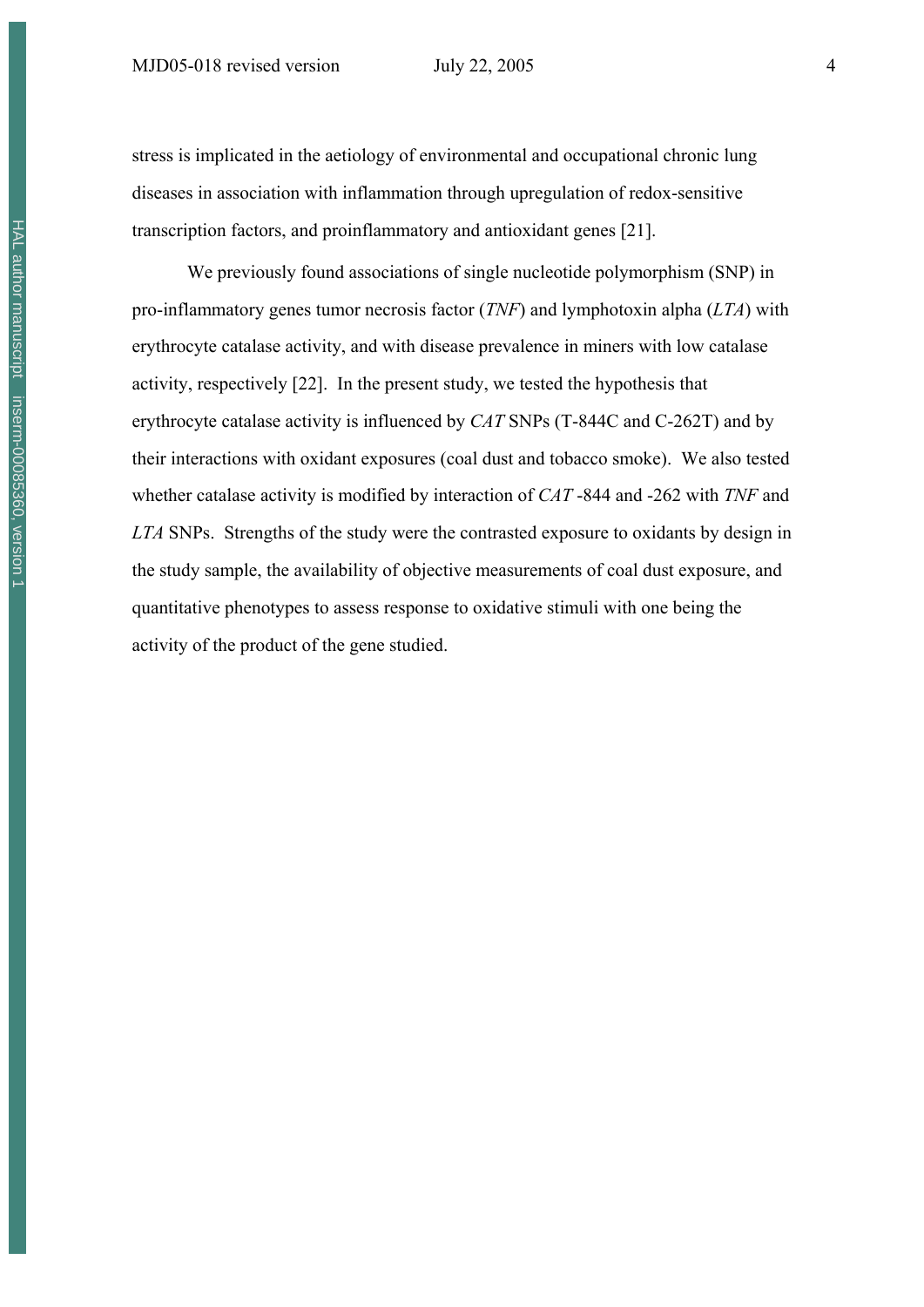#### **Methods**

#### *Study sample*

The population studied consisted of 240 unrelated coal miners recruited through a standardized protocol in a French coal mine (Houillères du Bassin de Lorraine, in north eastern France) based on a selection contrasted by exposure and disease status [22]. Miners (aged 34-50 years in 1990) were re-examined in 1994 and 1999.

Our study sample was composed of the 196 miners examined in 1994 for whom genetic, biological, and environmental data were available. Comparison of the 196 miners with those not included in the analyses (n=44) did not show differences regarding genotype, exposure, and biology. The appropriate ethical committee approved the study and written consent was obtained from all subjects.

#### *Environment*

Smoking history and detailed information on current and life-long coal dust exposure were recorded. Low or high current dust exposure based on job description, and cumulative personal exposure estimated from each person's job history and from dust measurements at various sites of the mine were recorded. High current exposure refers to miners working at the coal face, mining, stope or drift advance; low exposure refers to those working at ventilation maintenance, pumping, haulage, shaft, stock equipment, or safety. Cumulative personal exposure to dust was expressed as mg/m<sup>3</sup> for the respective time spent in each job (x year) [23].

#### *Biological responses to oxidative stimuli*

Erythrocyte catalase,  $Cu^{++}/Zn^{++}$  superoxide dismutase, and glutathione peroxidase activities were determined at the 1994 survey as previously described [18]. Briefly, blood samples were collected into 5 ml Vacutainer tubes containing lithium heparinate (Becton Dickinson, USA). On the same day, corresponding plasma and hemolysates were prepared and stored at –35°C, and analyzed in the two weeks following storage.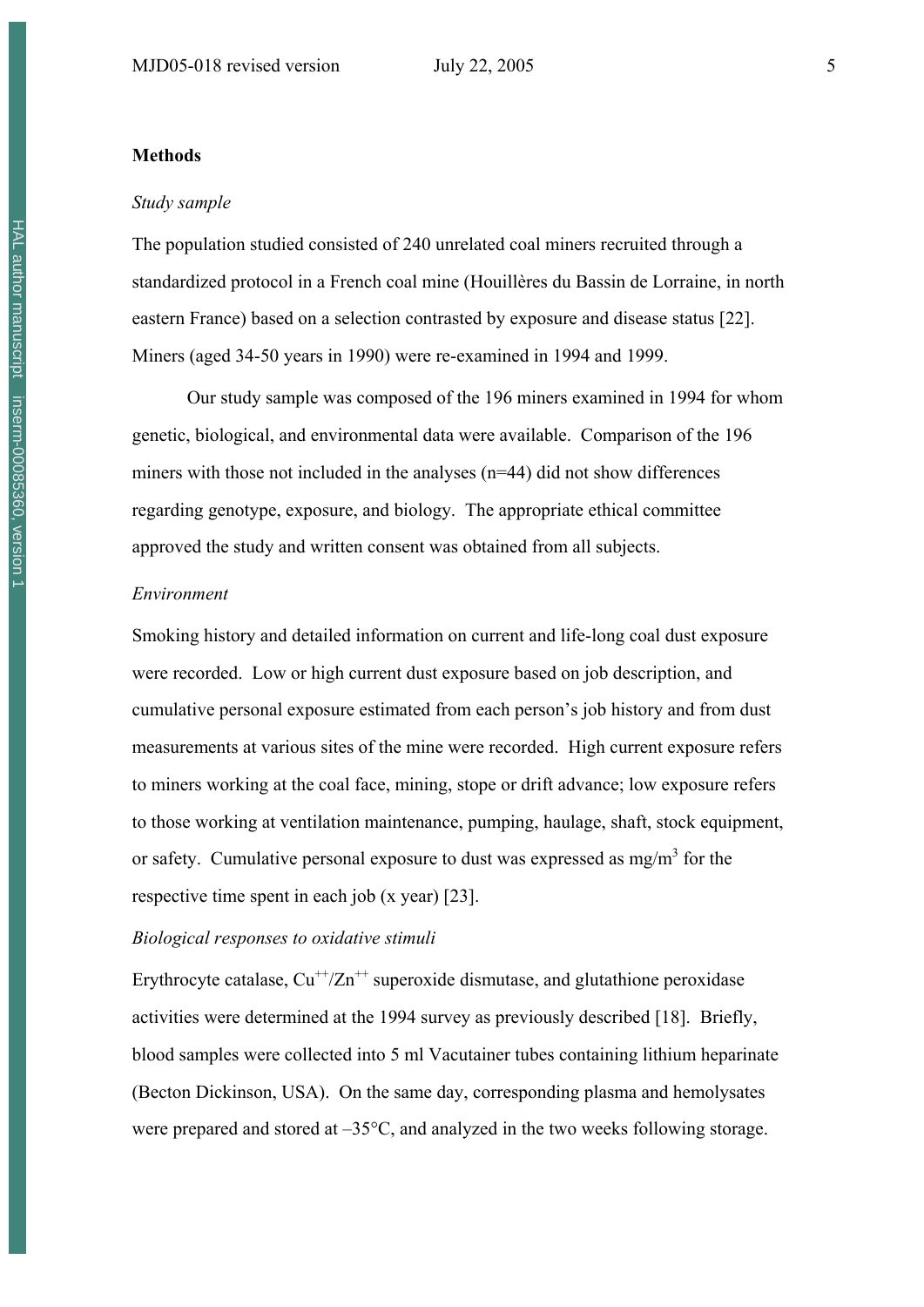Catalase activity was determined at 25°C according to the method of Aebi [24], and activity of 1 k was defined as the rate constant of the first order reaction. The  $Cu^{++}/Zn^{++}$  superoxide dismutase activity was measured as previously described [18], and adapted for a Cobas-Mira S analyser (Hoffman-La Roche, Basle, Switzerland). Human erythrocyte superoxide dismutase was used as a standard. Glutathione peroxidase activity was measured as previously described [18] using a Cobas-Mira S analyser.

Activities were expressed as  $U/g$  hemoglobin (Hb)  $(Cu^{+}/Zn^{+})$  superoxide dismutase, glutathione peroxidase) or k/g Hb (catalase). Samples were analyzed in duplicate or triplicate and the precision (coefficient of variation) was <10% for each enzymatic assay. The accuracy was checked by analyzing external reference samples together with the test samples.

#### *Genotyping procedures*

Genomic DNA was isolated as previously described [22]. *CAT* C-262T was amplified utilizing the Fail-safe PCR system (Epicentre, Madison, WI) with buffer D and primers designed by Forsberg *et al*. [15]. PCR products were digested with *Sma*I at 25°C for 2 hours, electrophoresed on 2% agarose gels stained with ethidium bromide and visualized on a GelDoc 2000 (BioRad, Hercules, CA). The *CAT* T-844C SNP reported by Jiang *et al.* [25] was genotyped by allelic discrimination using TaqMan probes (Applied Biosystems, Foster City, CA). Reactions consisted of 900nM primer F (tactcttcaacatagctttttaaagacaca), 900nM primer R (aattggcttctttaaacactggagaa), 200nM Vic-labeled probe C (aaattttacCcccaggtaa), 200nM 6Fam-labeled probe T (caaattttacTcccaggtaa), 1x Universal PCR Mastermix, no AmpErase UNG (Applied Biosystems), and 20ng genomic DNA. Amplification was performed in a GeneAmp 9700 PCR machine (Applied Biosystems) with conditions consisting of 95 degrees C for 10 minutes and 50 cycles of 95 degrees C for 15 seconds and 60 degrees C for 1 minute. Fluorescence was captured by post-amplification plate read in the Prism 7000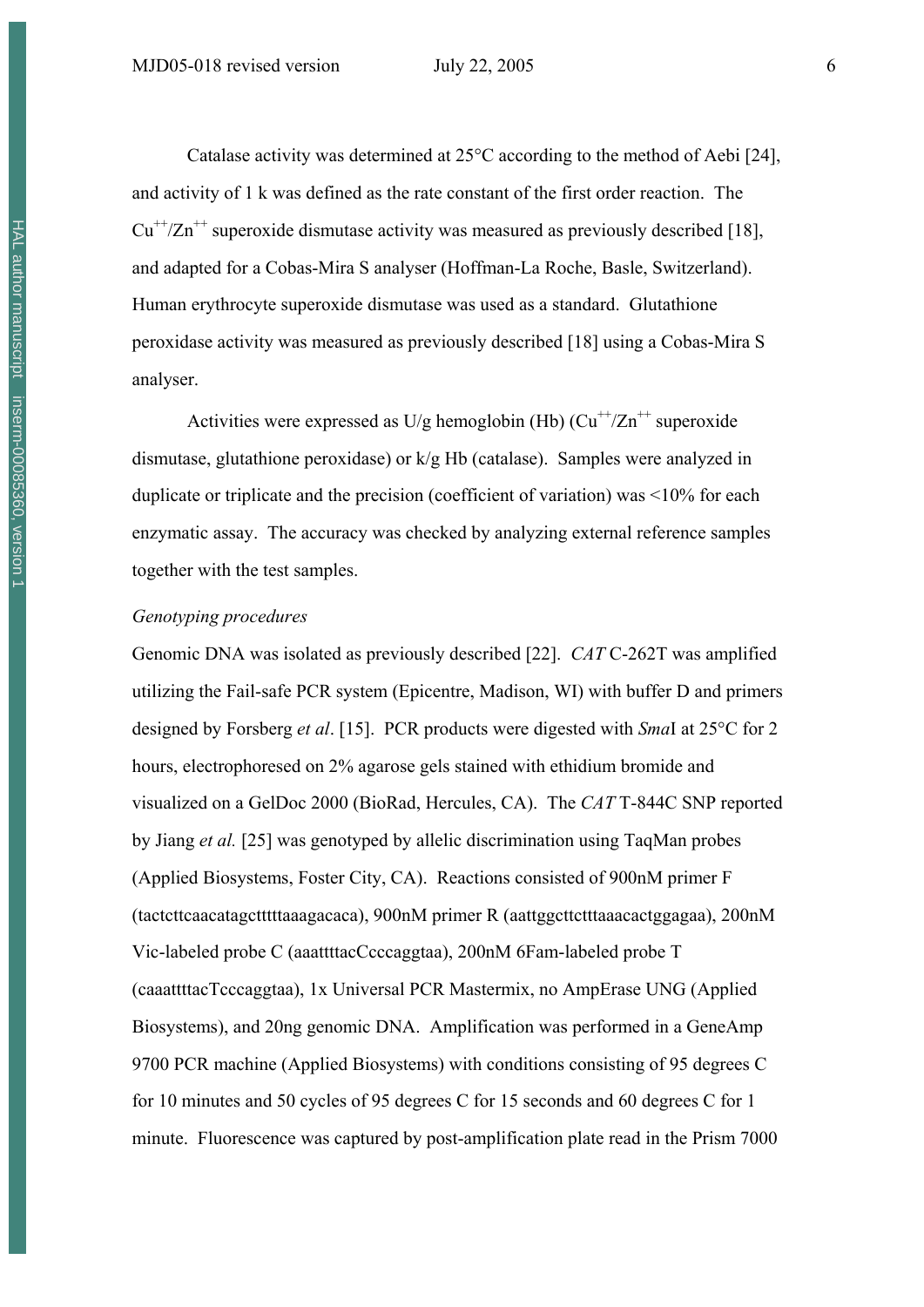sequence detection system (Applied Biosystems) and genotypes were determined by manual clustering. The A to G polymorphism at position –308 within *TNF* and the *Nco*I RFLP within the first intron of *LTA* were analyzed as previously described [22].

#### *Statistical methods*

Analyses of qualitative variables were performed with  $\chi^2$  (or Fisher exact test when appropriate). Analyses of variance, and multiple regression analyses were performed for quantitative variables using SAS statistical software. Significance was assessed at the 5% two sided level. All analyses were conducted considering each *CAT* SNP separately and combined (haplotypes). Haplotype analysis was performed using a maximum likelihood method for haplotype-phenotype association as implemented in the THESIAS program (http://genecanvas.ecgene.net/) [26]. The most frequent haplotype was used as the referent.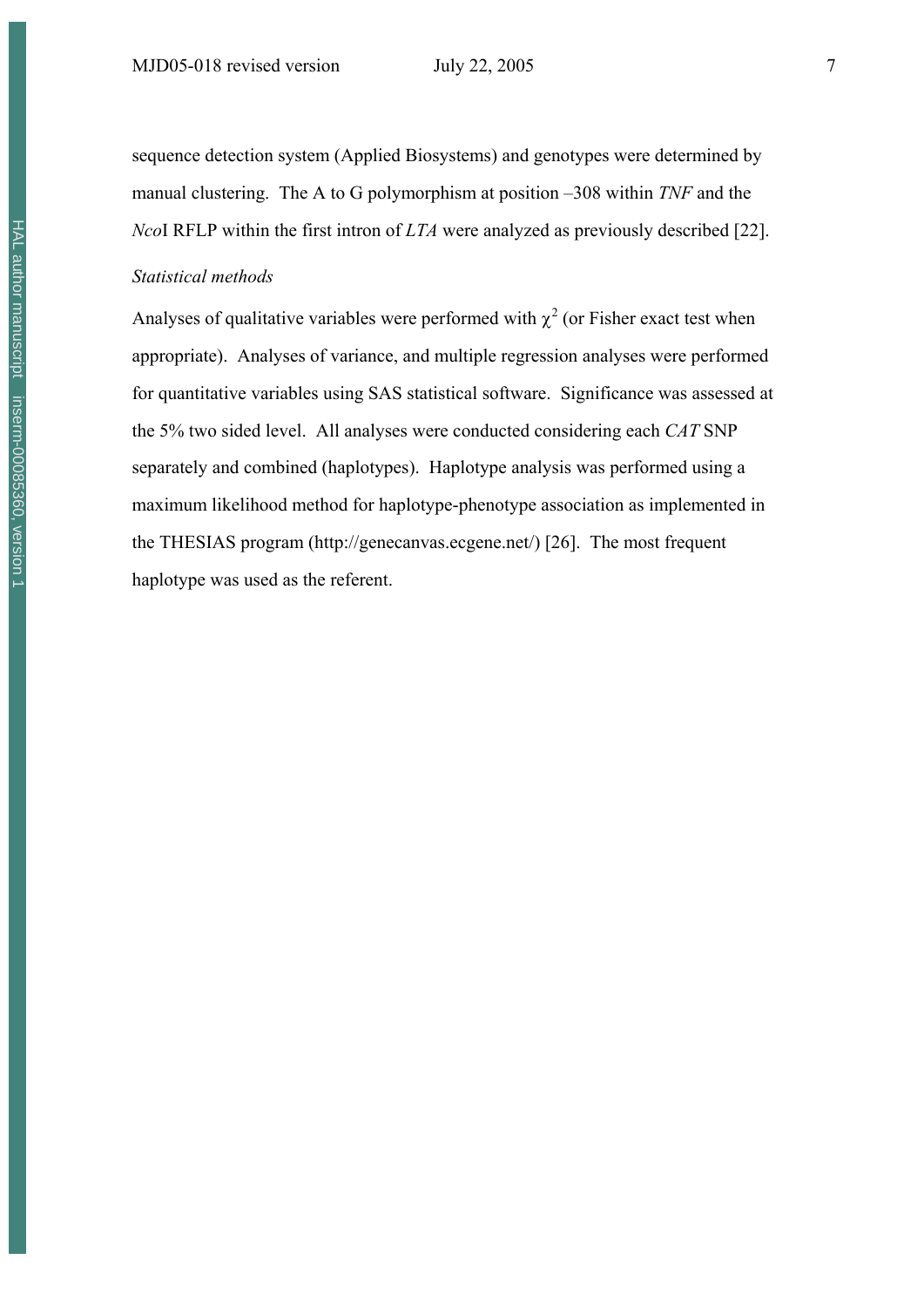#### **Results**

#### *CAT genotype distributions*

The main characteristics of the miners are presented in Table I. Genotype distributions for *CAT* –262 and –844 SNPs fit predictions for Hardy-Weinberg equilibrium (p=0.07 and p=0.8 respectively). *CAT* –262 and –844 genotypes were in complete linkage disequilibrium, and 3 haplotypes were found: *CAT* – 262C/–844T (43.1%), *CAT* – 262C/–844C (33.7%) and *CAT* –262T/–844T (23.2%).

"[Insert Table I about here]"

#### *CAT genotypes and catalase activity*

The *CAT* –262 SNP was significantly associated with erythrocyte catalase activity; the lowest activity was found in miners with the *CAT* –262 TT genotype (Table II). Among miners with the *CAT* –262 CC genotype, we also found a significant association of the *CAT* –844 genotype with low catalase activity (114  $\pm$  38, 104  $\pm$  22 and 91  $\pm$  22 k/g Hb in miners with *CAT* –844 TT, TC and CC, respectively; p=0.01). Analysis with a multivariate linear regression model confirmed that *CAT* –262 and *CAT* –844 SNPs were significantly associated with catalase activity  $(p<0.0001$  and  $p=0.04$  respectively). "[Insert Table II about here]"

Haplotype analyses showed that mean [95% confidence interval] catalase activity was significantly decreased in *CAT* -262T/-844T (-19.98 k/g Hb, [-27.90; - 12.05], p=10-6) and *CAT* -262C/-844C (-6.71 k/g Hb, [-13.21; -0.20], p=0.04) haplotypes as compared to the referent *CAT* –262C/–844T. *CAT* –262 and –844 genotypes. *CAT* haplotypes were not related to superoxide dismutase or glutathione peroxidase activities.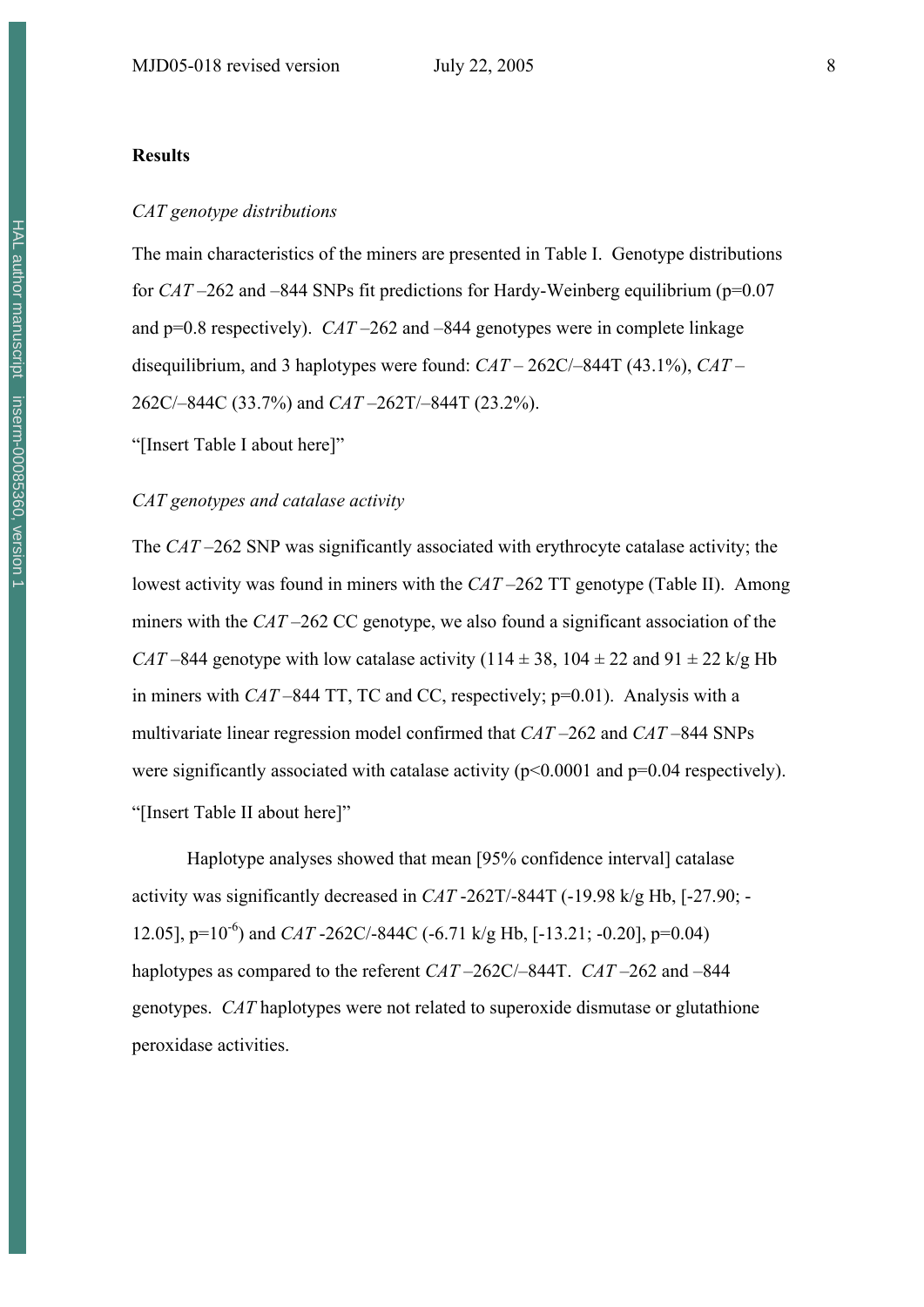### *Change in catalase activity according to TNF, LTA and CAT genotypes*

The *LTA Nco*I but not the *TNF* –308 SNP was significantly associated with catalase activity in a multivariate linear regression model including the *CAT* SNPs (Table III). No interaction of *CAT* SNPs with *LTA Nco*I or *TNF* –308 SNPs on catalase activity was found (data not shown).

#### "[Insert Table III about here]"

### *Association of catalase activity with coal mine dust and smoking exposures according to CAT genotype*

The *CAT* –262 CT or TT genotype was associated with a lower frequency of miners with high current exposure as compared to the *CAT* –262 CC genotype (27.8 *vs.* 49.3% p=0.007, OR=0.39 [0.20 – 0.78]). No association of *CAT* genotypes or haplotypes with cumulative dust exposure was found. No association of *CAT* –844 genotype with current or cumulative coal dust exposure was found. Age and smoking expressed as current or pack-years were unrelated to *CAT* genotypes or haplotypes (data not shown).

In miners with the *CAT* –262 CT or TT genotype (those with the lowest catalase activity), catalase activity was significantly lower in those with high exposure to coal mine dusts (Figure 1). By contrast, in miners with CC genotype, no difference was found in catalase activity between miners with high exposure and those with no or low exposure. No association was found between *CAT* –262 genotype and catalase activity according to smoking habits (data not shown). No interaction of *CAT* –844 genotype with coal dust or smoking exposure on catalase activity was found (data not shown). "[Insert Figure 1 about here]"

Results were unchanged when: 1) considering each *CAT* SNP separately and combined (haplotypes); 2) when excluding 6 miners who developed pneumoconiosis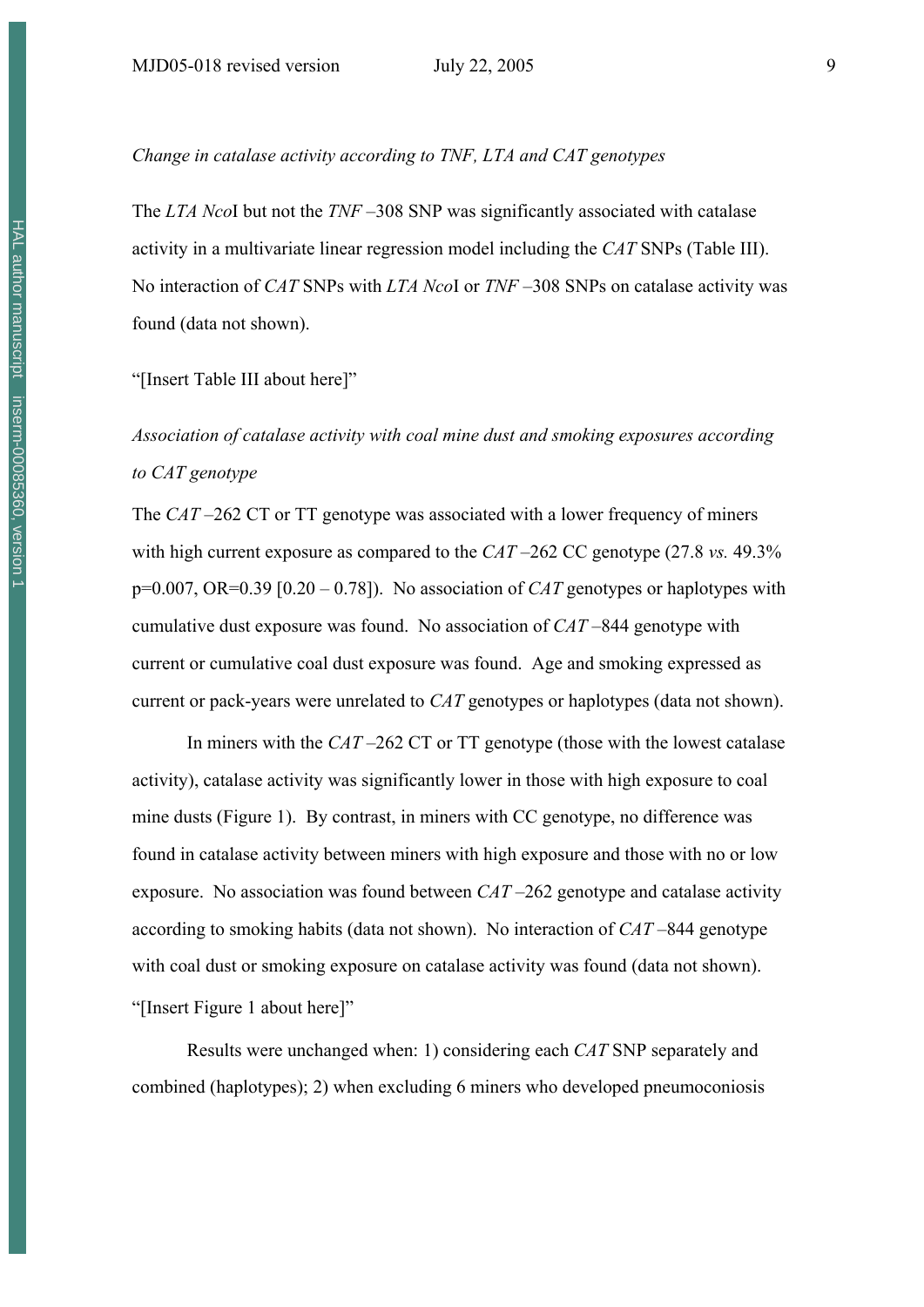MJD05-018 revised version July 22, 2005 10

between 1990 and 1994; 3) when excluding miners with outlier values for catalase activity (303 and 254 k/g Hb); 4) when excluding 3 miners born in North Africa.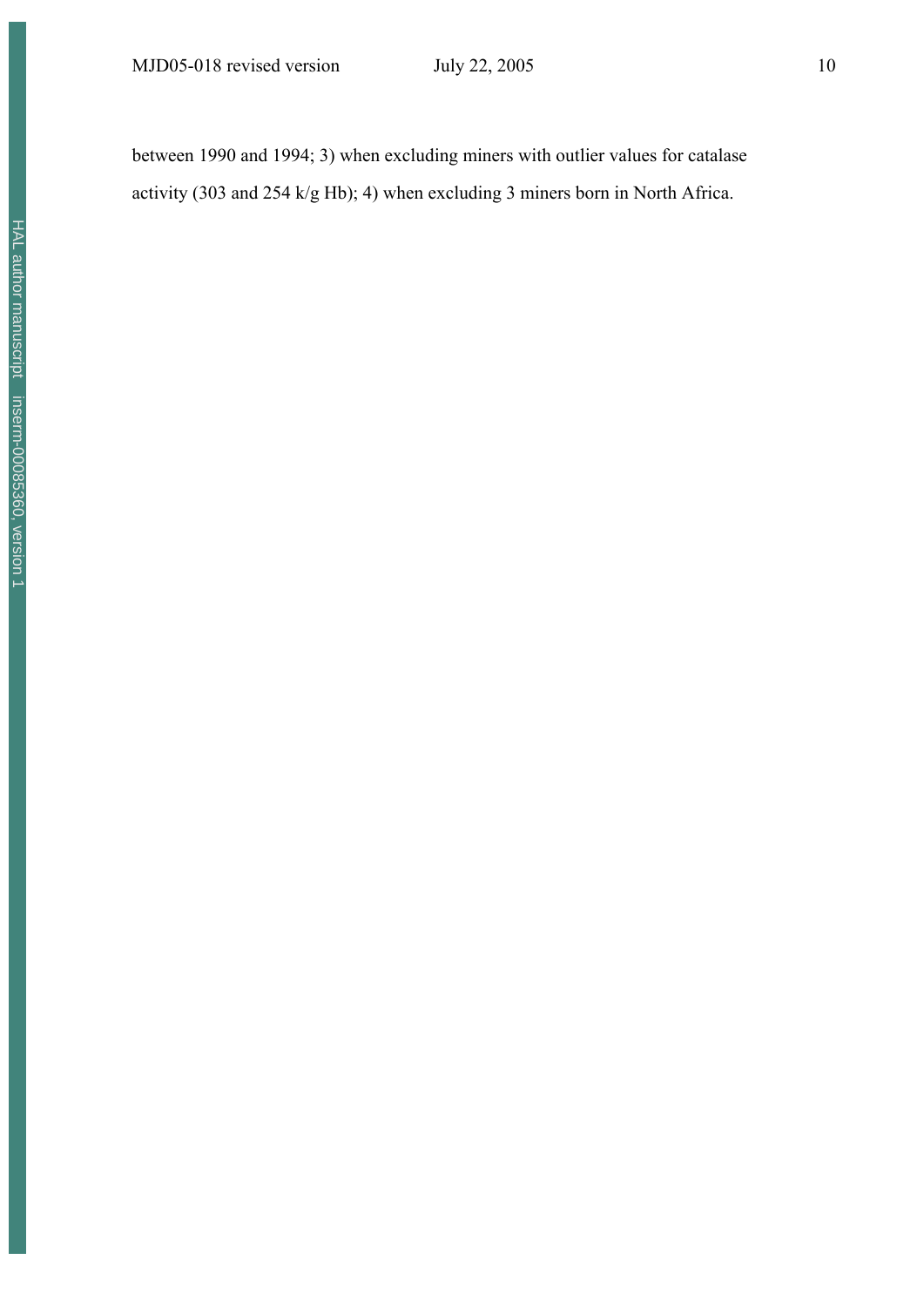#### **Discussion**

Our study found associations of *CAT* –262 and to a lesser extent –844 SNPs, *CAT* – 262C/–844C, and *CAT* –262T/–844T haplotypes, with low catalase activity. The –844 C allele was not associated with higher catalase activity although it is in complete linkage disequilibrium with the –262 C allele. A possible explanation for this finding is that regulation of enzyme activity depends on interaction between these promoter sites (i.e., the -844 promoter site is dependent on -262). However, further research is necessary to confirm this possibility. In contrast to our findings, the *CAT* C-262T polymorphism was previously shown to confer higher enzyme levels in erythrocytes of 29 Swedish men [15]. The reason for this discrepancy needs further study, but one difference is that catalase activity was measured in the present study whereas immunoreactive protein was determined in the study of Forsberg *et al*. [15]. Catalase that is immunologically reactive but enzymatically inactive may partly account for this difference, as it was previously reported in normal, hypocatalasic and acatalasemic human erythrocytes by Shibata *et al*. [27]. It is also possible that, in addition to enzymatically active tetramers, immunologically reactive, but enzymatically inactive dimers and monomers of catalase found in normal erythrocytes may explain the difference between studies [28].

We previously found, with the same study sample *(i.e.* including the outliers). that *TNF* –308 and *LTA Nco*I SNPs were associated with catalase activity [22]. In the present study, regardless of the *CAT* –262 SNP, we found that the *LTA Nco*I polymorphism was always associated with catalase activity, whereas the *TNF* –308 SNP was not. Association between *CAT* –262 CC and *TNF* –308 genotypes was found and could explain the previous association. Frequencies of the *CAT* –262 CC genotype (the highest catalase activity) with respect to *TNF* –308 genotype were 53.1, 66.0 and 100.0% in AA, AG and GG, respectively. A similar association was not found among *LTA* NcoI genotype, where the frequency of *CAT* –262 CC genotype was around 60%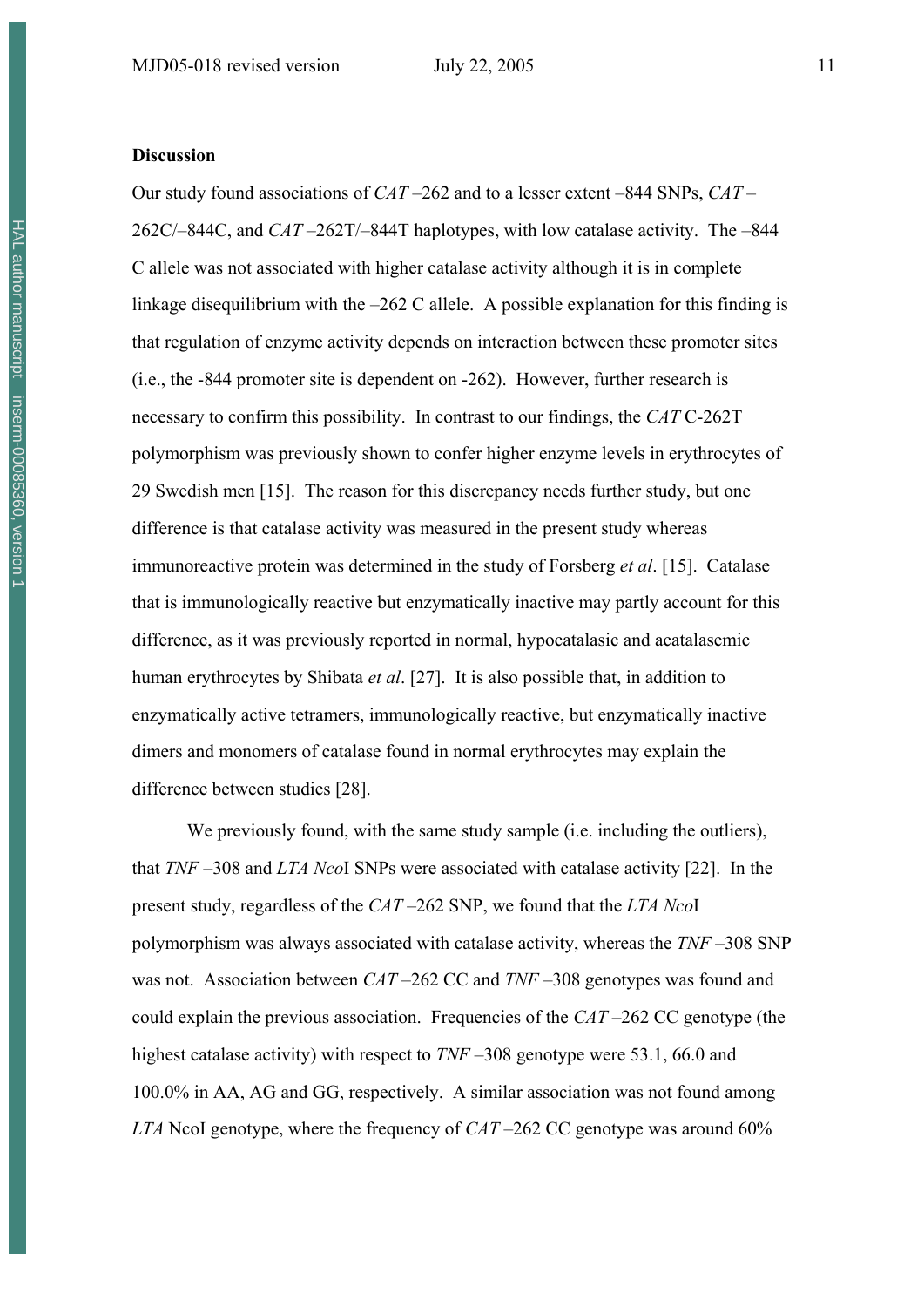(from 56.0 to 62.5%). We speculate that the mechanism of regulation of catalase by *LTA* could be through the activation of specific pathways involving the nuclear factorκB [29], and subsequently through the initiation of transcription in the catalase gene [30]. Further studies are needed to confirm the association of *LTA Nco*I with catalase activity, but the present investigation suggests that genes other than *CAT* may be involved in catalase regulation.

We found that *CAT* –262 CT or TT genotype and *CAT* -262T/*CAT* -844T haplotype associated with a low frequency of miners with high coal dust exposure. This association did not change when analyses were done without miners born in North Africa. Genotype and allele frequencies reported in our study were similar to those reported previously in Bangladesh, Caucasian or Chinese populations [11,15,25,32-34], suggesting that results are not due to a particular characteristic of our population. The age at retirement and respiratory symptoms or lung function, which could influence the change in exposure during the follow-up, did not explain further the association of *CAT* –262 SNP with current coal dust exposure. We suggest that health consequence of low catalase activity, which is *a priori* less protective, may have led miners to leave a high exposure work place, but this must be confirmed. The present study also found that high dust exposure was associated with decreased catalase activity in miners with at least one *CAT* –262 T allele (i.e., genetically low catalase activity). We hypothesized that high production of  $H_2O_2$  may overwhelm the capacity of the enzyme and may reversibly inhibit or irreversibly inactivate it as previously found [31]. Unfortunatly, due to the relatively small sample size, our study precludes detailed analyses to address simultaneously all environmental and genetic factors.

Results from association studies between *CAT*–262 SNP and disease outcomes are discordant. In a study of arsenic-induced hyperkeratosis [11], a significantly increased risk was found for *CAT* –262 T carriers with high exposure to arsenic as compared to miners with the *CAT* –262 CC genotype and low arsenic exposure. A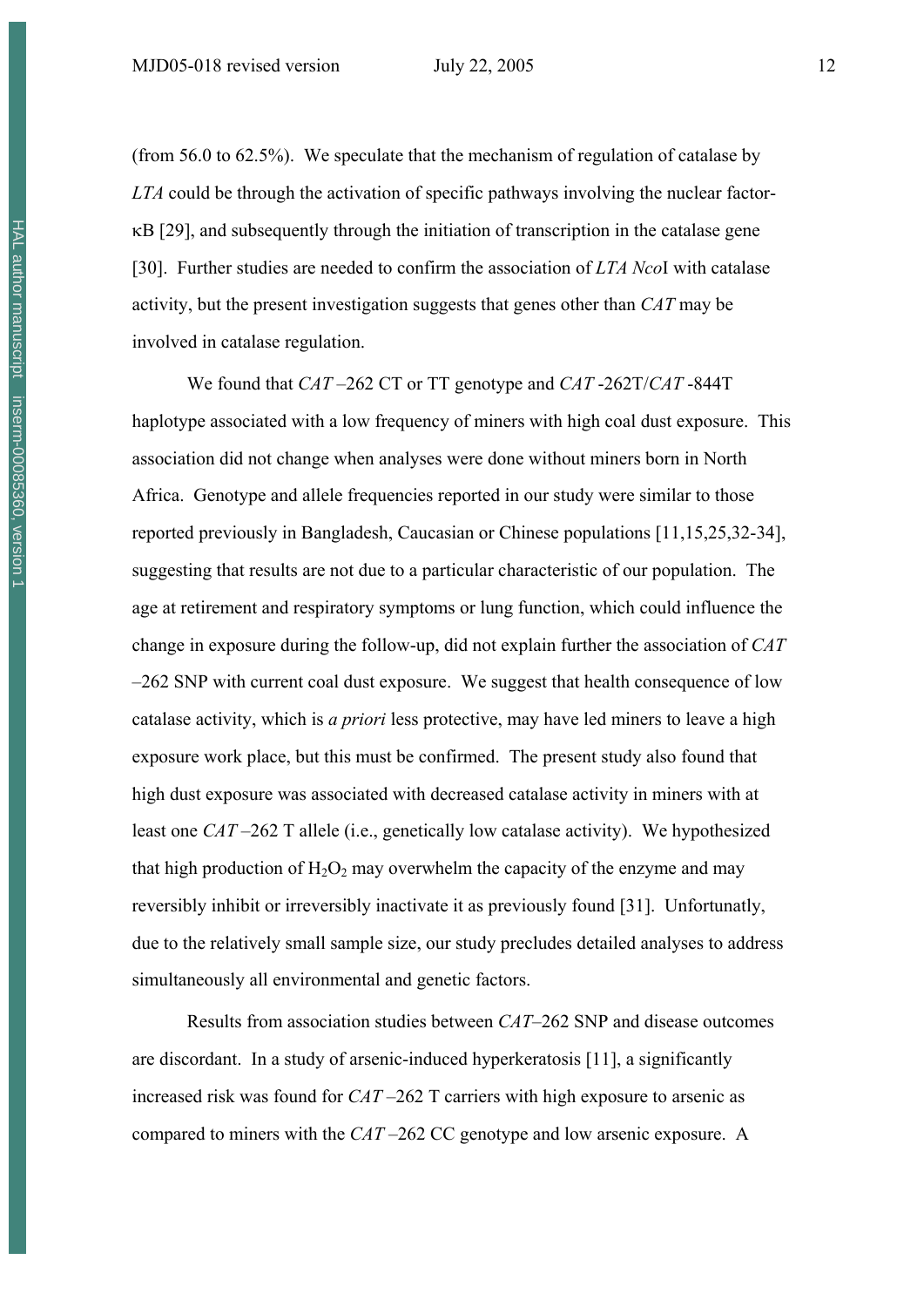higher frequency of diabetes was reported in Hungarian catalase deficient patients than in unaffected first-degree relatives and the general population [10]. No association was found between the *CAT* –262 SNP and Alzheimer's disease [32], or other oxidative stress-mediated disorders [33]. In a case-control and family study, Christiakov *et al.* found that the *CAT* –262 CC genotype was significantly associated with increased risk of the development of type 1 diabetes in a Russian population [34]. Distinct biological pathways during disease pathogenesis or differences in the magnitude or window of exposure may partly explain these discrepancies.

In summary, we found that the *CAT* –262 and *LTA Nco*I SNPs, and interaction of the *CAT* –262 SNP with coal dust exposure, significantly influenced erythrocyte catalase activity. While results need to be confirmed in larger samples and further studies conducted to assess the role of the *CAT* –262 SNP as a functional variant, this study indicates the importance of considering measurement of enzyme activity when attempting to determine the role of SNPs in antioxidant enzyme genes.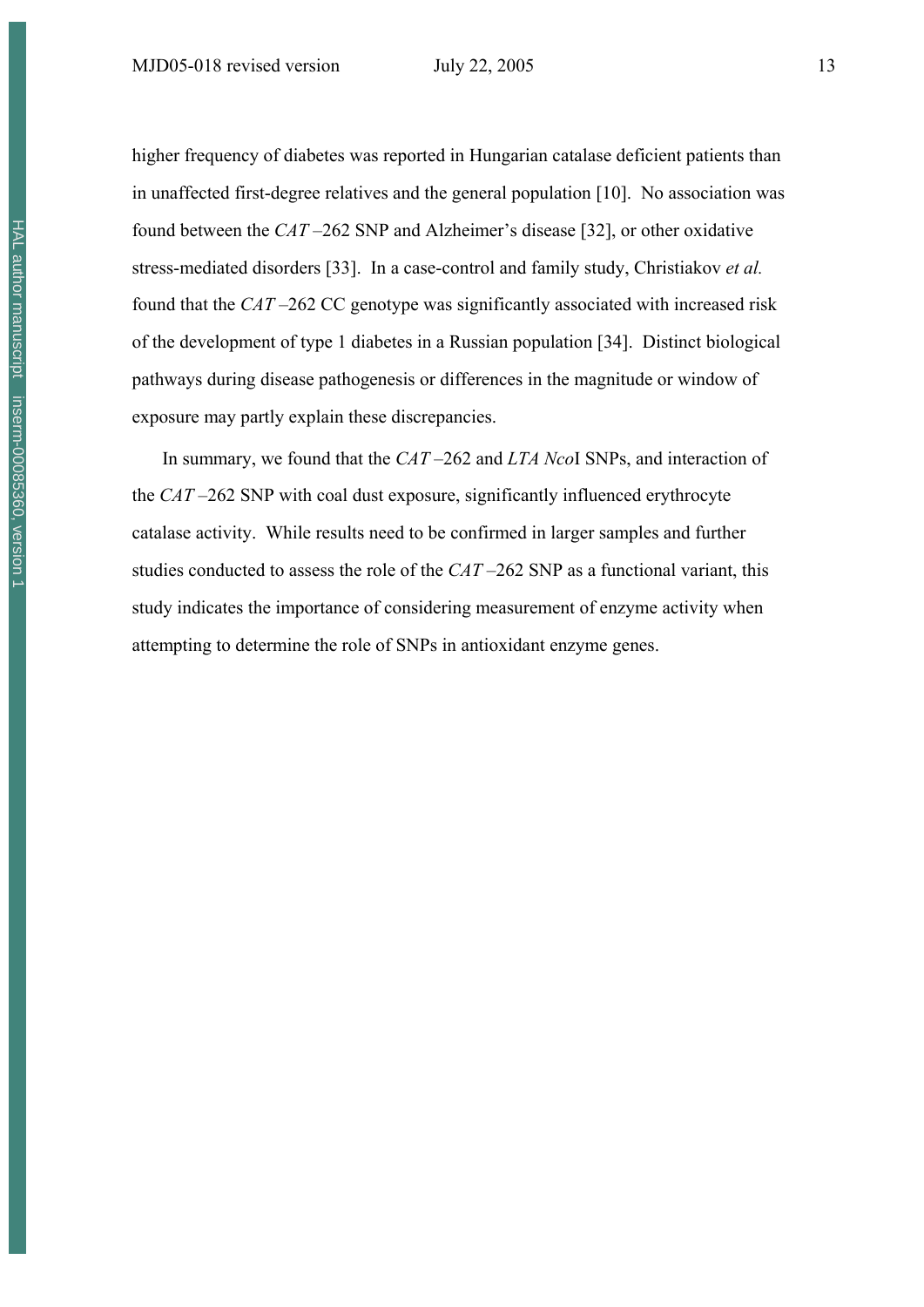### **Acknowledgments**

We thank the medical staff and all the French coal mine workers who made this study possible. This research was supported, in part, by Environment and Health program grant ATC-ASE04080LSA (RN), National Institutes of Health grant ES-09606 (SK), and the National Institute of Environmental Health Sciences (SK).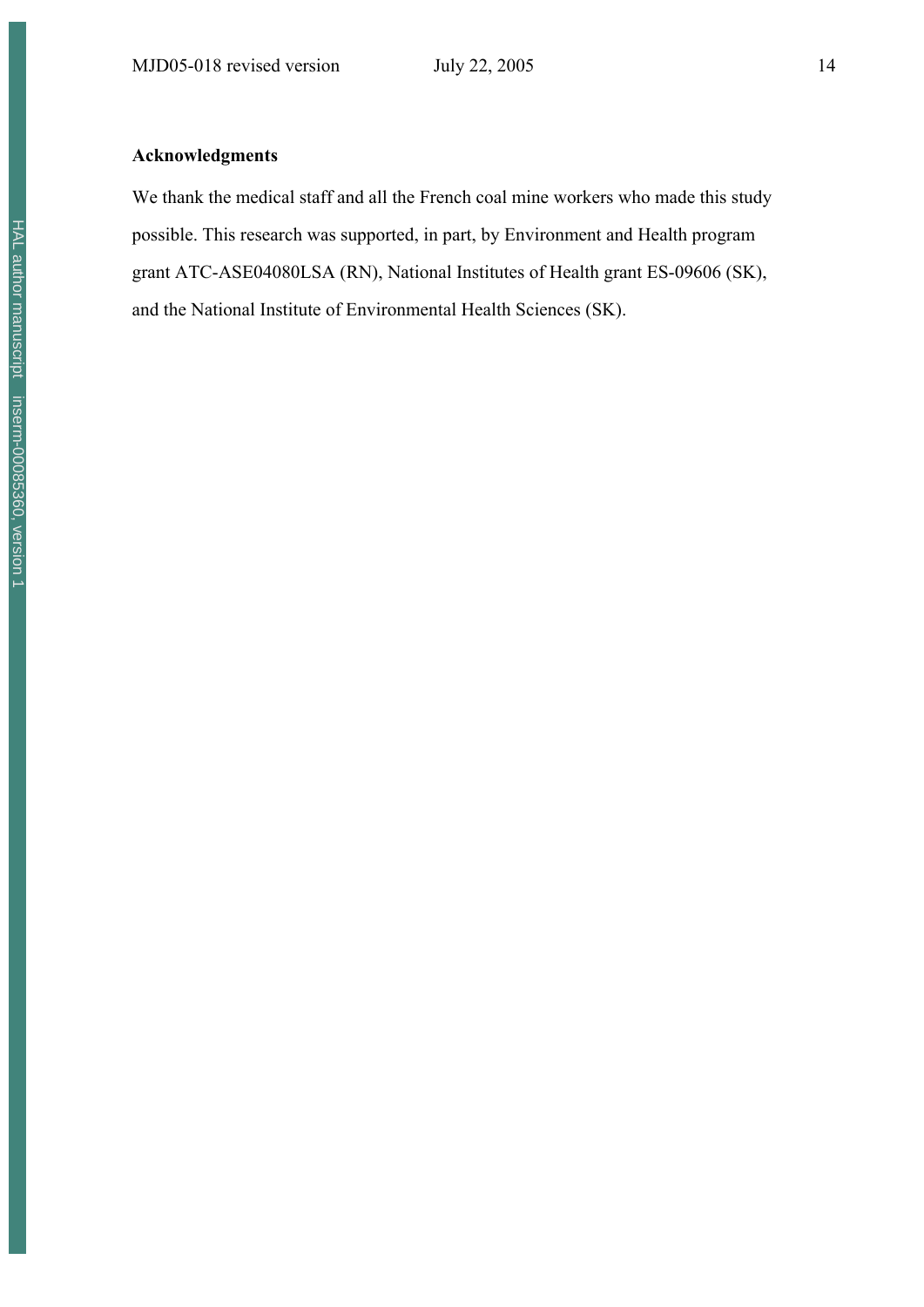#### **References**

- [1] Favatier F, Bornman L, Hightower LE, Gunther E, Polla BS. Variation in hsp gene expression and hsp polymorphism: do they contribute to differential disease susceptibility and stress tolerance? Cell Stress Chaperones 1997;2:141-155.
- [2] Hayes JD, Strange RC. Glutathione S-transferase polymorphisms and their biological consequences. Pharmacology 2000;61:164-166.
- [3] Forsberg L, De Faire U, Morgenstern R. Oxidative Stress, human genetic variation, and disease. Arch. Biochem. Biophys*.* 2001;389:84-93.
- [4] Kinnula VL, Crapo JD. Superoxide dismutases in the lung and human lung diseases. Am. J. Respir. Crit. Care Med. 2003;167:1600-1619.
- [5] Li HL, Liu DP, Liang CC. Paraoxonase gene polymorphisms, oxidative stress, and diseases. J. Mol. Med. 2003;81:766-779.
- [6] Nakabeppu Y, Tsuchimoto D, Furuichi M, Sakumi K. The defence mechanisms in mammalian cells against oxidative damage in nucleic acids and their involvement in the suppression of mutagenesis and cell death. Free Radic. Res. 2004;38:423- 429.
- [7] Kinnula VL, Crapo JD. Superoxide dismutases in malignant cells and human tumors. Free Radic. Biol. Med. 2004;36:718-744.
- [8] Halliwell B, Gutteridge JMC. Protection against oxidants in biological systems: the superoxide theory of oxygen toxicity. In: Halliwell B, Gutteridge JMC, editors. Free radicals in biology and medicine  $2<sup>nd</sup>$  rev ed. New York: Oxford University Press; 1989. p 86-187.
- [9] Mueller S, Riedel HD, Stremmel W. Direct evidence for catalase as the predominant  $H_2O_2$ -removing enzyme in human erythrocytes. Blood 1997;12:4973-4978.
- [10] Goth L, Eaton JW. Hereditary catalase deficiencies and increased risk of diabetes. Lancet 2000;356:1820-1821.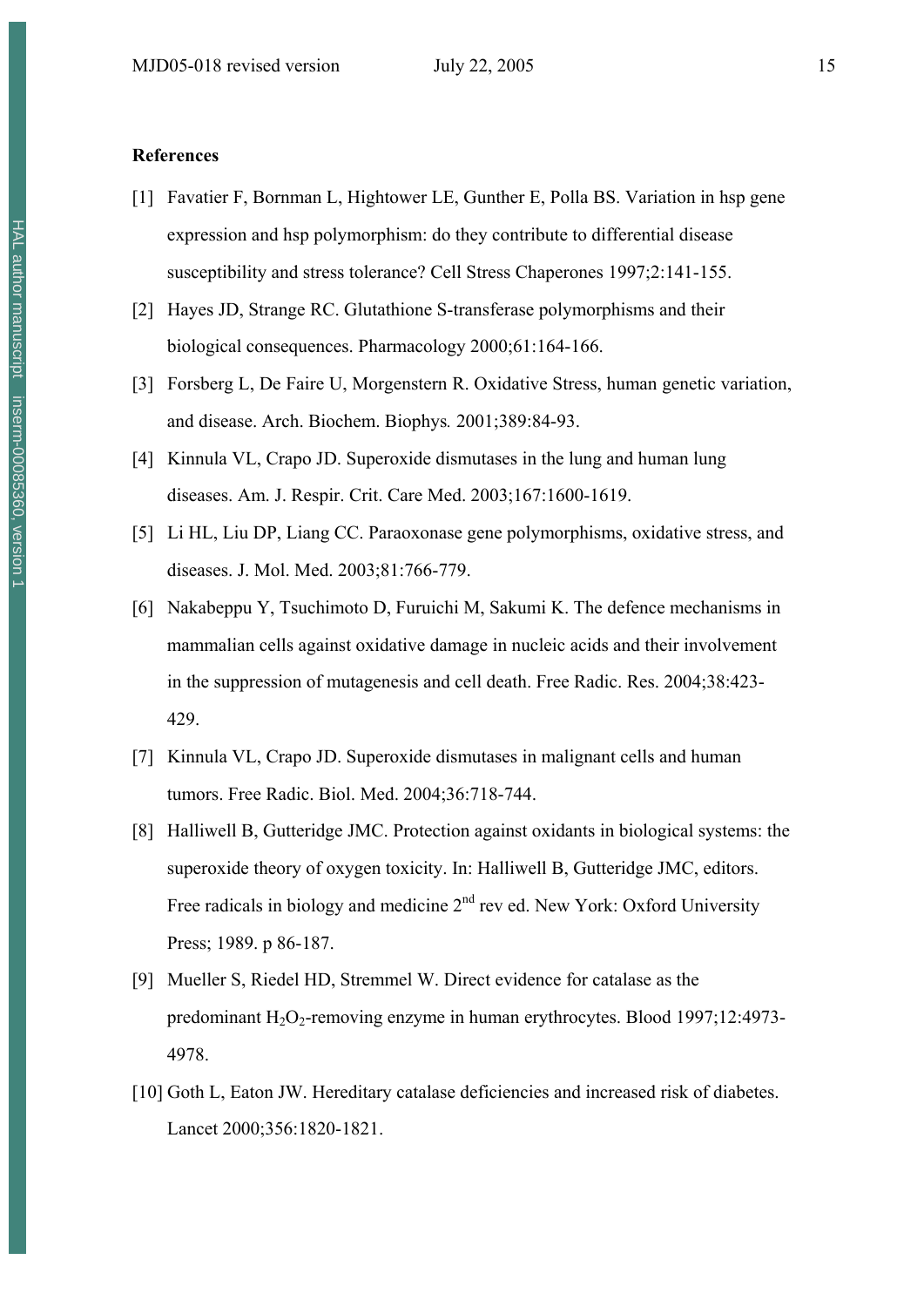- [11] Ahsan H, Chen Y, Kibriya MG, Islam MN, Slavkovich VN, Graziano JH, Santella RM. Susceptibility to arsenic-induced hyperkeratosis and oxidative stress genes myeloperoxidase and catalase. Cancer Lett. 2003;201:57-65.
- [12] Goth L. Lipid and carbohydrate metabolism in acatalasemia. Clin Chem. 2000;46:564-566.
- [13] Goth L, Vitai M. The effects of hydrogen peroxide promoted by homocysteine and inherited catalase deficiency on human hypocatalasemic paients. Free Radic. Biol. Med. 2003;35:882-888.
- [14] Goth L, Rass P, Pay A. Catalase enzyme mutations and their association with diseases. Mol. Diagn. 2004;8:141-149.
- [15] Forsberg L, Lyrena L, De Faire U, Morgenstern R. A common functional C-T substitution polymorphism in the promoter region of the human catalase gene influences transcription factor binding, reporter gene transcription and is correlated to blood catalase levels. Free Radic. Biol. Med. 2001;30:500-505.
- [16] Schins RPF, Borm PJA. Mechanisms and mediators in coal dust induced toxicity: a review. Ann. Occup. Hyg. 1999;43:7-33.
- [17] Schins RPF, Keman S, Borm PJA. Blood antioxidant status in coal dust-induced respiratory disorders: a longitudinal evaluation of multiple biomarkers. Biomarkers 1997;2:45-50.
- [18] Nadif R, Bourgkard E, Dusch M, Bernadac P, Bertrand JP, Mur JM, Pham QT. Relations between occupational exposure to coal mine dusts, erythrocyte catalase and  $Cu^{++}/Zn^{++}$  superoxide dismutase activities, and the severity of coal worker's pneumoconiosis. Occup. Environ. Med. 1998;55:533-540.
- [19] Schulte PA. A conceptual framework for the validation and use of biologic markers. Environ. Res. 1989;48:129-144.
- [20] Schork NJ. Genetics of complex disease. Approaches, problems and solutions. Am. J. Respir. Crit. Care Med. 1997;156:S103-S109.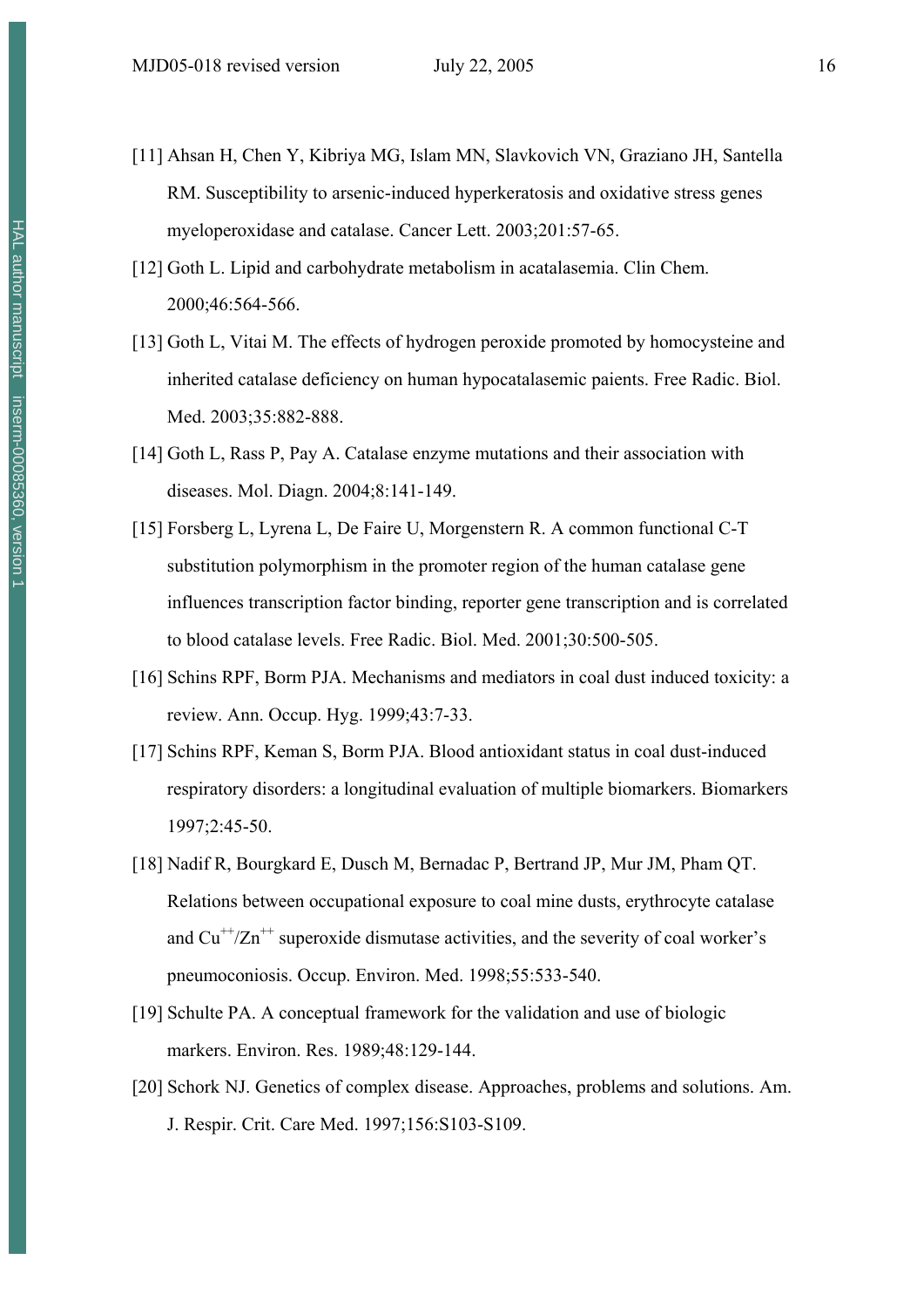- [21] Rahman I. Oxidative stress, chromatin remodelling and gene transcription in inflammation and chronic lung diseases. J. Biochem. Mol. Biol. 2003;36:95-109.
- [22] Nadif R, Jedlicka A, Mintz M, Bertrand JP, Kleeberger S, Kauffmann F. Effect of TNF and LTA polymorphisms on biological markers of response to oxidative stimuli in coal miners: a model of gene-environment interaction. J. Med. Gen. 2003;40:96-103.
- [23] Attfield MD, Morring K. The derivation of estimated dust exposures for U.S. coal miners working before 1970. Am. Ind. Hyg. Assoc. J. 1992;53:248-255.
- [24] Aebi H. Catalase. In: Bergmeyer U, editor. Methods of enzymatic analysis, volume 2. New York: Academic Press; 1974. p 673-683.
- [25] Jiang Z, Akey JM, Shi J, Xiong M, Wang Y, Shen Y, Xu X, Chen H, Wu H, Xiao J, Lu D, Huang W, Jin L. A polymorphism in the promoter region of catalase is associated with blood pressure levels. Hum. Genet. 2001;109:95-98.
- [26] Tregouet DA, Barbaux S, Poirier O, Blankenberg S, Bickel C, Escolano S, Rupprecht HJ, Meyer J, Cambien F, Tiret L, AtheroGene group. SELPLG gene polymorphisms in relation to plasma SELPLG levels and coronary artery disease. Ann. Hum. Genet. 2003;67:504-511.
- [27] Shibata Y, Higashi T, Hirai H, Hamilton HB. Immunochemical studies on catalase. II. An anticatalase reacting component in normal, hypocatalasic, and acatalasic human erythrocytes. Arch. Biochem. Biophys. 1967;118:200-209.
- [28] Wiemer EA, Ofman R, Middelkoop E, de Boer M, Wanders RJ, Tager JM. Production and characterization of monoclonal antibodies against native and disassembled human catalase. J. Immunol. Methods 1992;151:165-175.
- [29] Aggarwal BB. Signalling pathways of the TNF superfamily : a double-edged sword. Nat. Rev. Immunol. 2003;3:745-756.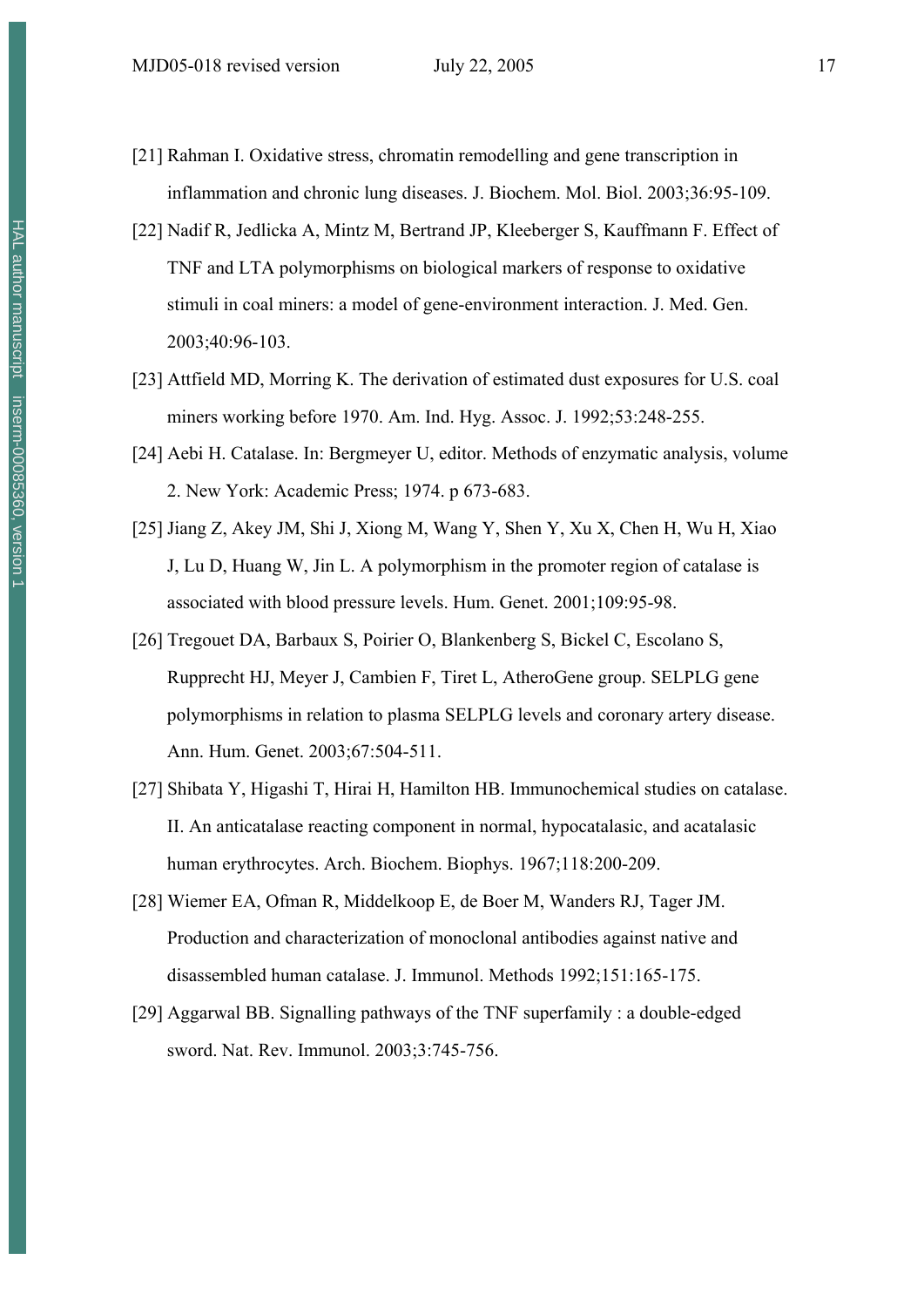- [30] Rahman I, Biswas SK, Jimenez LA, Torres M, Forman HJ. Glutathione, stress responses, and redox signaling in lung inflammation. Antioxid. Redox Signal 2005;7:42-59.
- [31] Lardinois OM, Mestdagh MM, Rouxhet PG. Reversible inhibition and irreversible inactivation of catalase in presence of hydrogen peroxide. Biochim. Biophys. Acta 1996;1295:222-238.
- [32] Goulas A, Fidani L, Kotsis A, Mirtsou V, Petersen RC, Tangalos E, Hardy J. An association study of a functional catalase gene polymorphism,  $-262C \rightarrow T$ , and patients with Alzheimer's disease. Neurosci. Lett. 2002;330:210-212.
- [33] Christiansen L, Petersen HC, Bathum L, Frederiksen H, McGue M, Christensen K. The catalase –262C/T promoter polymorphism and aging phenotypes. J. Gerontol. 2004;59A:886-889.
- [34] Christiakov DA, Savost'anov KV, Turakulov RI, Titovich EV, Zilberman LI, Kuraeva TL, Dedov II, Nosikov VV. A new type 1 diabetes susceptibility locus containing the catalase gene (chromosome 11p13) in a Russian population. Diabetes Metab. Res. Rev. 2004;20:219-224.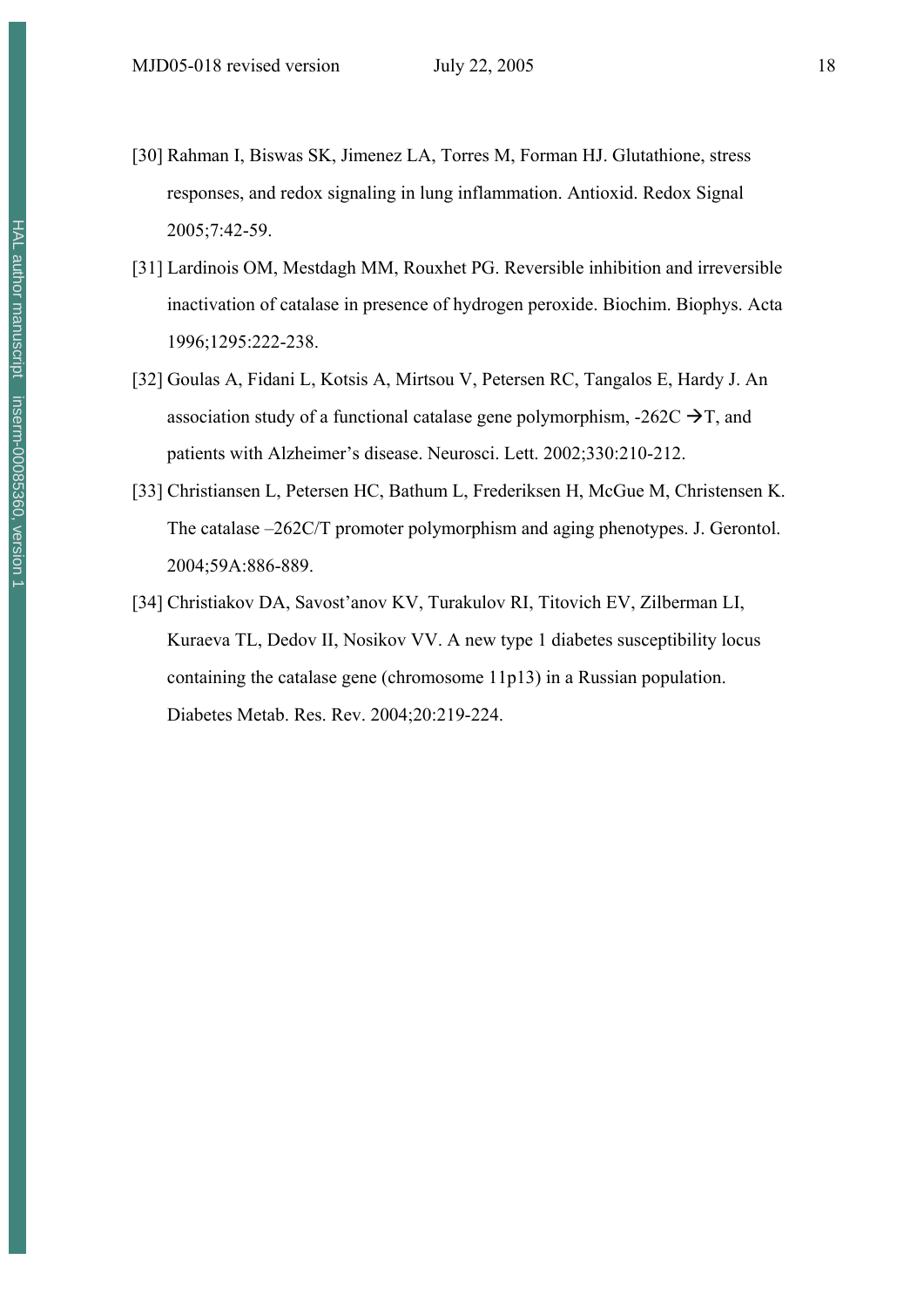|                                                                                  | Value*                                         |
|----------------------------------------------------------------------------------|------------------------------------------------|
| Age (years, mean (SD))                                                           | 46.7(3.5)                                      |
| Smoking habits<br>Non-smokers<br>Ex-smokers<br>Current smokers                   | 39 (19.9)<br>60(30.6)<br>97(49.5)              |
| Pack-years (mean (SD))                                                           | 17.1(15.1)                                     |
| Coal dust exposure<br>None (retirement) or low<br>High                           | 142(72.5)<br>54 (27.5)                         |
| Cumulative dust exposure<br>$(mg/m^3 x \text{ year}, \text{mean (SD)})$          | 57.8 (42.4)                                    |
| Geographical origin<br>France<br>Other European countries<br>North Africa        | 134(68.4)<br>59(30.1)<br>3(1.5)                |
| $TNF - 308$ genotype<br>AA<br>AG<br>GG                                           | 144 (74.6) <sup>†</sup><br>48 (24.9)<br>1(0.5) |
| LTA NcoI genotype<br>B <sub>1</sub> B <sub>1</sub><br><b>B1B2</b><br><b>B2B2</b> | $16(8.2)$ ‡<br>87(44.4)<br>93 (47.4)           |
| Chest $x$ ray grade<br>0/0<br>$0/1$ or $1/0$<br>$1/1$ or over                    | 146 (74.5)<br>44 (22.4)<br>6(.3.1)             |

Table I. Characteristics of the 196 coal miners in 1994.

\*Unless otherwise stated, values are frequency (%).

†Hardy-Weinberg equilibrium p=0.15.

‡Hardy-Weinberg equilibrium p=0.7.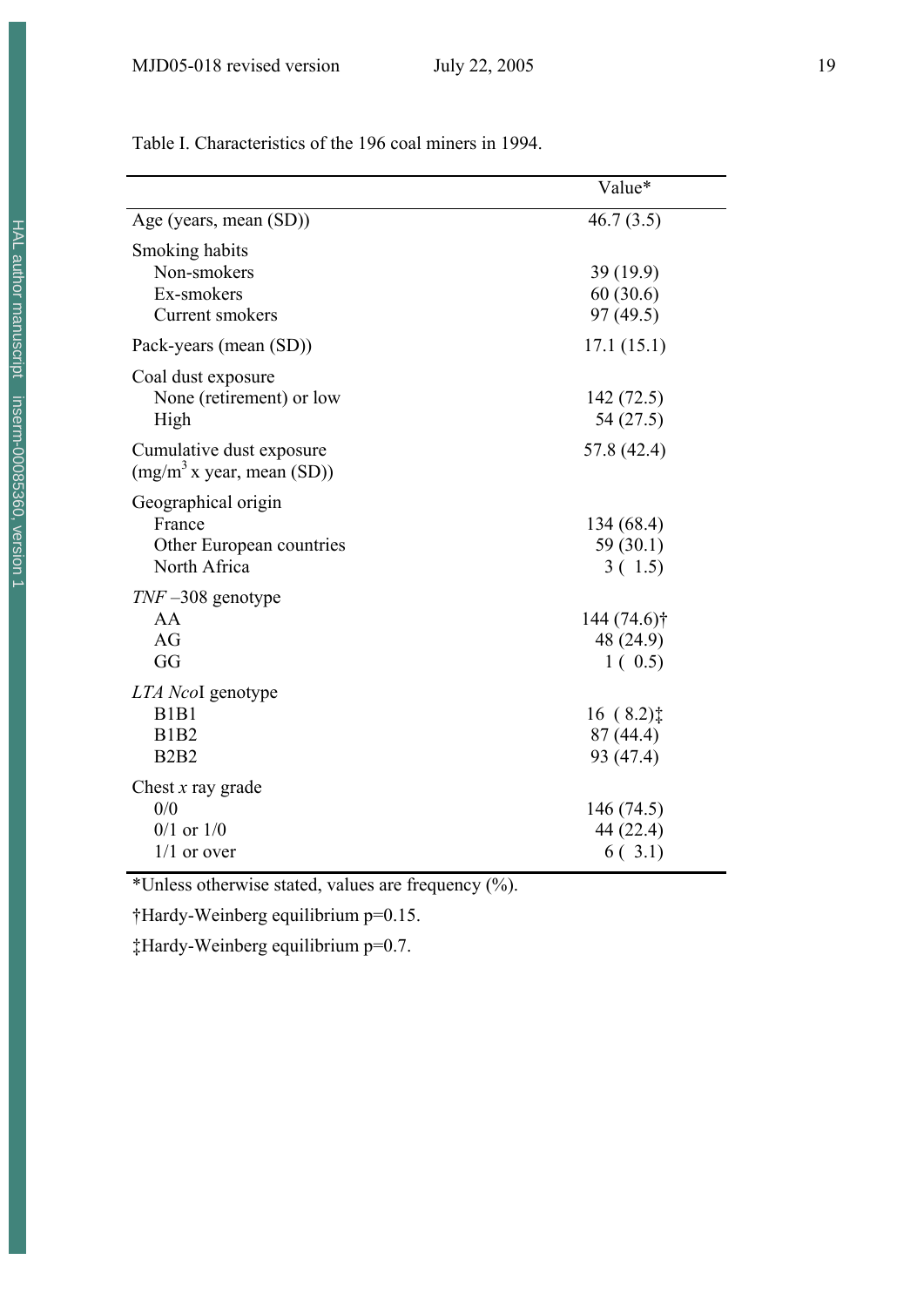HAL author manuscript inserm-00085360, version 1 HAL author manuscript inserm-00085360, version 1

MJD05-018 revised version July 22, 2005 2005 MJD05-018 revised version

July 22, 2005

20

Table II. Associations of CAT-262 and CAT-844 polymorphisms with erythrocyte antioxidant enzyme activities. Table II. Associations of *CAT* -262 and *CAT* -844 polymorphisms with erythrocyte antioxidant enzyme activities.

|                                                    | $\overline{\mathbf{A}}$ |                                 |                 |                 |               |              |                                 |                 |               |
|----------------------------------------------------|-------------------------|---------------------------------|-----------------|-----------------|---------------|--------------|---------------------------------|-----------------|---------------|
|                                                    |                         |                                 | $CAT-262$       |                 |               |              | $CAT - 844$                     |                 |               |
|                                                    |                         | g                               | $\overline{C}$  | E               | P Value       | $\Box$       | $\Gamma$ C                      | 8               | P Value       |
|                                                    | 196                     |                                 | 79              |                 |               | 87           | 86                              | 23              |               |
| Catalase (k/g Hb)                                  | $97 \pm 30$             | $104 \pm 29$                    | $87 + 30$       | $72 \pm 11$     | 50001         | $96 \pm 33$  | $99 \pm 29$                     | $91 \pm 22$     | 0.5           |
| dismutase (U/g Hb)<br>$Cu^{++}/Zn^{++}$ superoxide | $146 \pm 32$            | $147 \pm 33$                    | $145 \pm 32$    | $(40 \pm 19)$   | $\frac{8}{2}$ | $145 \pm 28$ | $148 \pm 36$                    | $144 \pm 32$    | $\frac{8}{2}$ |
| Glutathione peroxidase<br>(U/gHb)                  |                         | $40.5 \pm 13.4$ $40.2 \pm 14.4$ | $41.0 \pm 11.9$ | $40.3 \pm 14.6$ | 6.9           |              | $39.4 \pm 13.6$ $41.2 \pm 11.9$ | $41.9 \pm 17.7$ | $\frac{6}{1}$ |
| ſ                                                  | $\int$                  |                                 |                 |                 |               |              |                                 |                 |               |

Results are expressed as mean  $\pm$  SD. Results are expressed as mean  $\pm$  SD.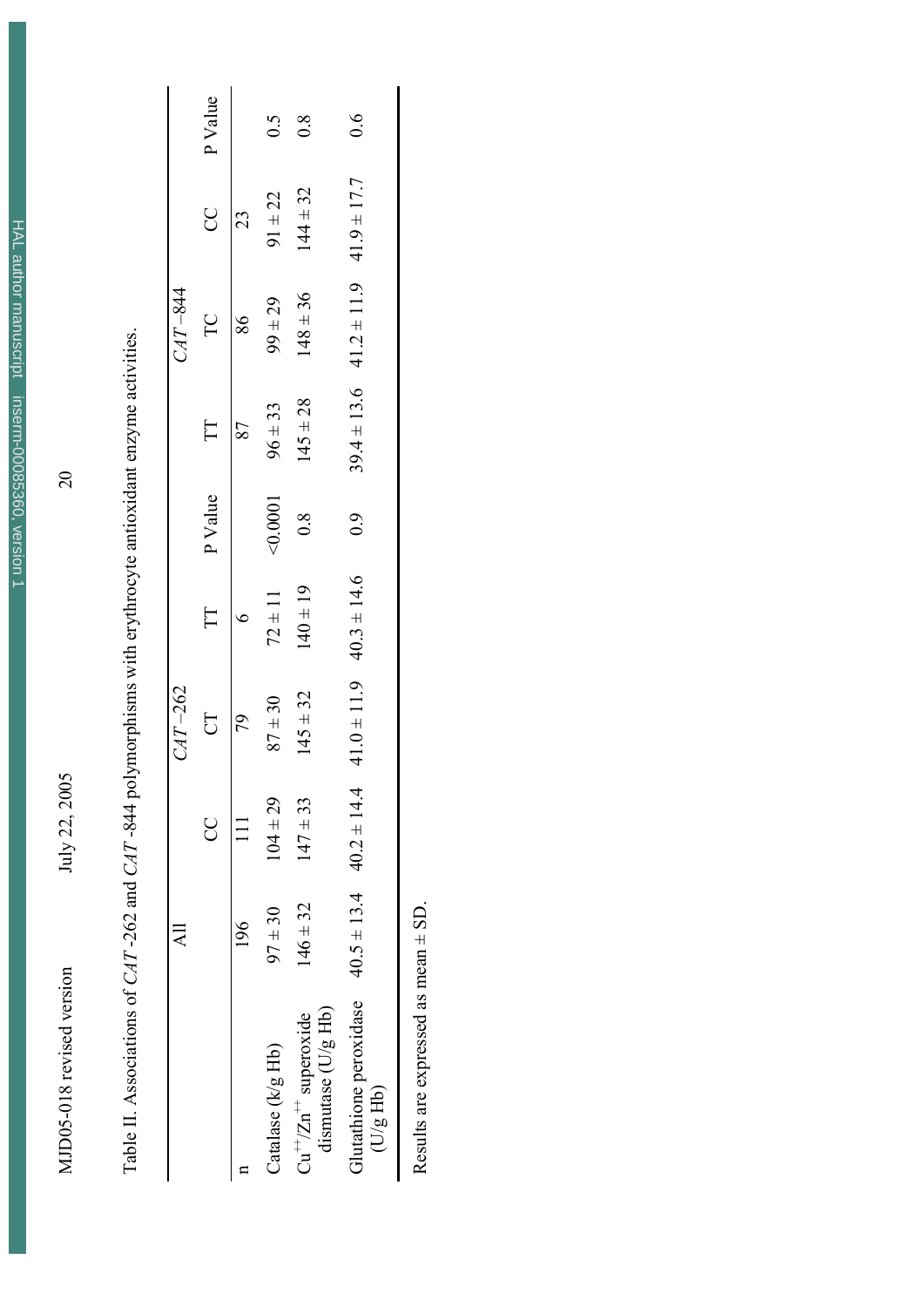MJD05-018 revised version July 22, 2005  $2005$ July 22, 2005

MJD05-018 revised version

 $\overline{21}$ 

| Genotypes                                | $\mathsf{Z}$ | Catalase activity<br>$(\mathbf{k}/\mathbf{g} \ \mathbf{H}\mathbf{b})^*$ |       | Coefficient (95% Confidence Interval) P Value |          |
|------------------------------------------|--------------|-------------------------------------------------------------------------|-------|-----------------------------------------------|----------|
| $CAT-262$<br>CC                          | 111          | 105                                                                     | 19.33 | 10.78 to 27.88                                | < 0.0001 |
| CT or TT                                 | 85           | 86                                                                      |       |                                               |          |
|                                          |              |                                                                         | 3.72  | $-4.75$ to $12.19$                            | 0.4      |
| $\frac{CAT - 844}{\text{IT}}$            | 87           |                                                                         |       |                                               |          |
| TC or CC                                 | 109          | 96                                                                      |       |                                               |          |
|                                          |              |                                                                         | 10.11 | $0.52$ to $19.69$                             | 0.04     |
| $LTA\;Ncol\atop \mathrm{B1BI\;or\;B1B2}$ | <b>103</b>   | 101                                                                     |       |                                               |          |
| B <sub>2</sub> B <sub>2</sub>            |              | $\overline{9}$                                                          |       |                                               |          |
| $TNF-308$                                |              |                                                                         | 1.33  | $-9.66$ to $12.32$                            | 0.8      |
| AA                                       |              |                                                                         |       |                                               |          |
| AG or GG                                 | $145$<br>51  | $\frac{95}{102}$                                                        |       |                                               |          |

Table III. Multiple linear regression of catalase activity on CAT-262, CAT-844, LTA NcoI and TNF-308 polymorphisms. Table III. Multiple linear regression of catalase activity on *CAT* –262, *CAT* –844, *LTA Nco*I and *TNF* –308 polymorphisms.

\*Adjusted means. \*Adjusted means.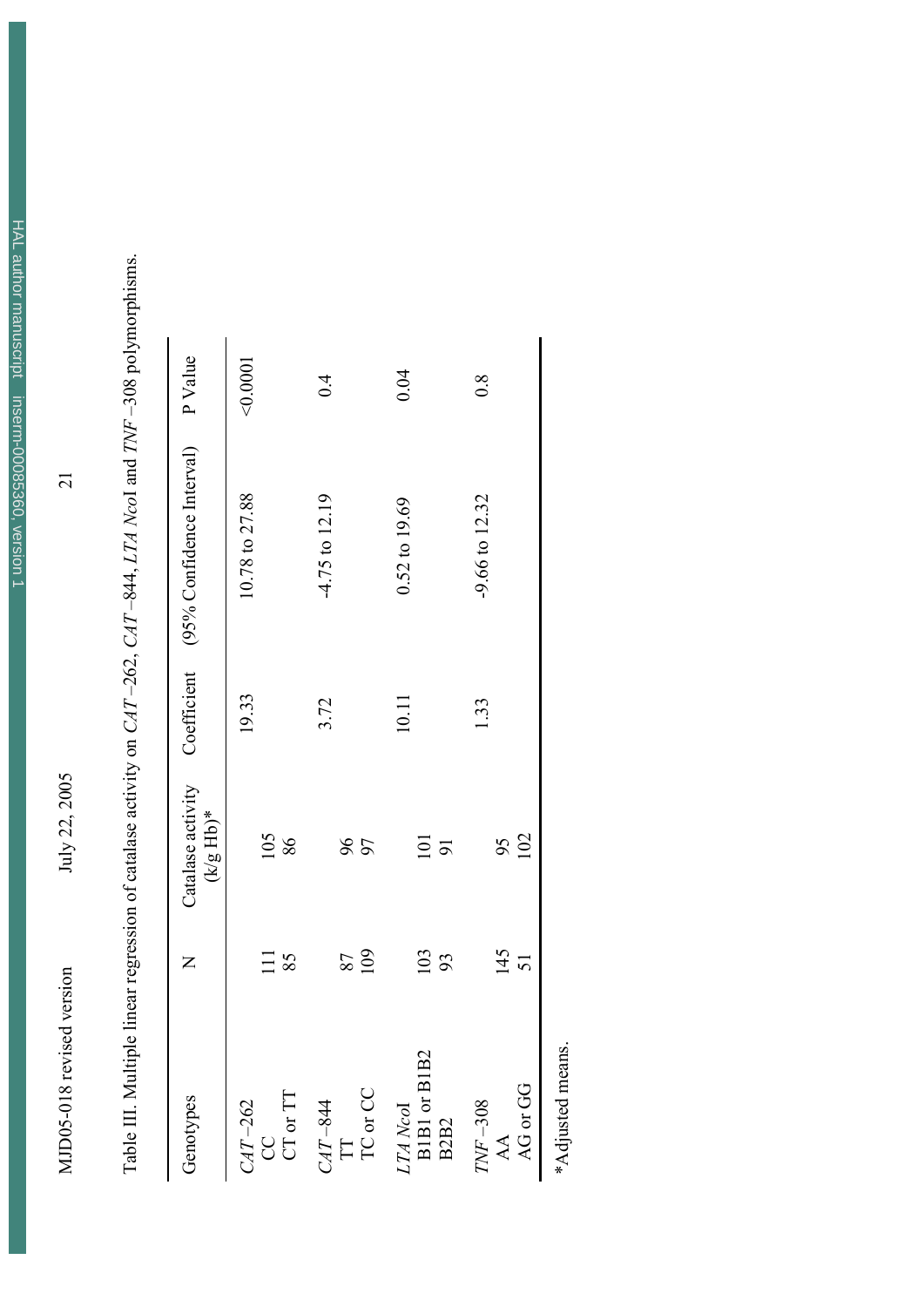





Nadif et al. Figure 1. Nadif et al. Figure 1.